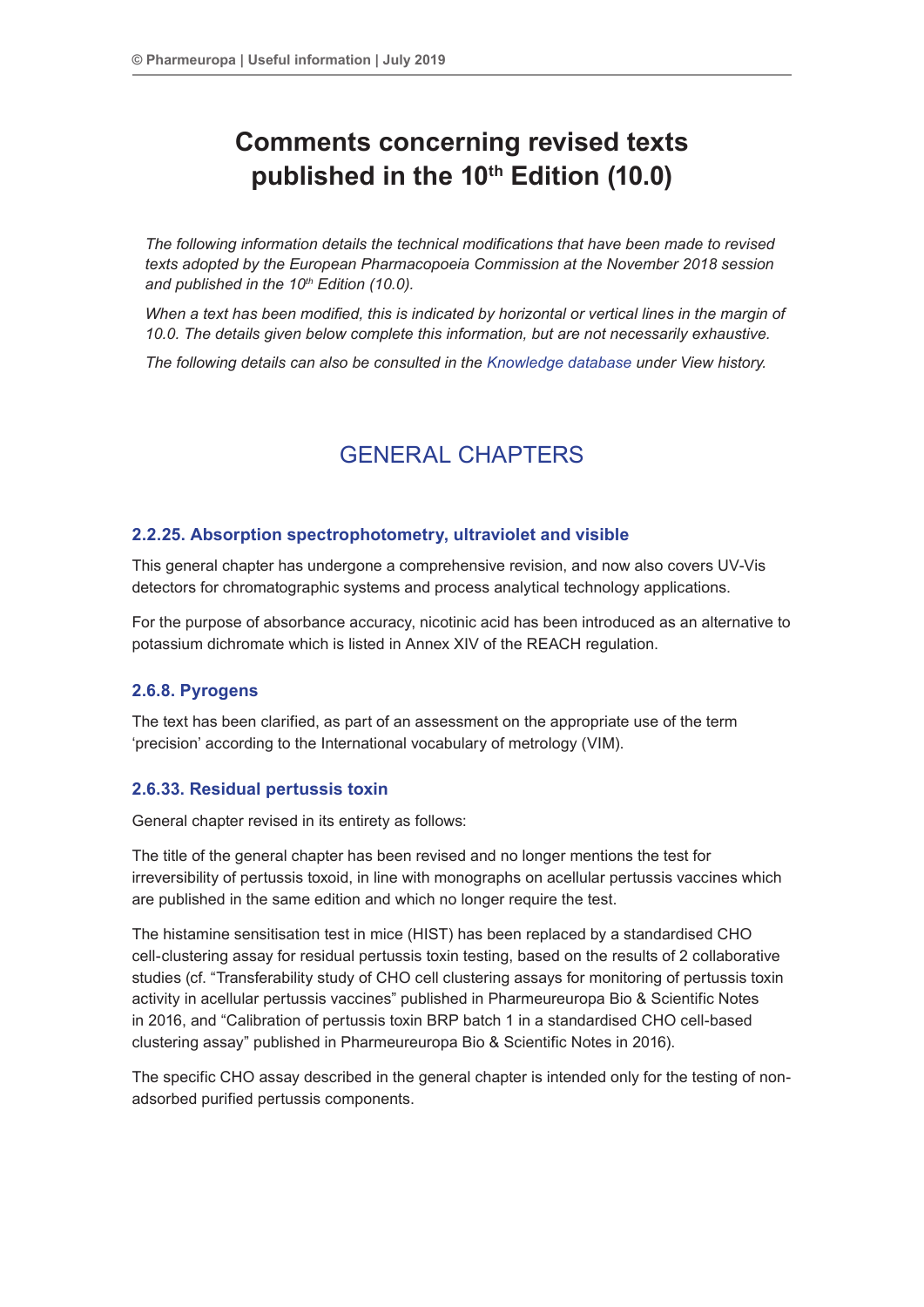#### **2.6.35. Quantification and characterisation of residual host-cell DNA**

This general chapter describes analytical methods for both the quantification of residual hostcell DNA in biological products produced in cell substrates, and for the characterisation of its size. It focuses on the most widely used techniques, i.e. real-time quantitative PCR and an immunoenzymatic method (the threshold assay). To facilitate the selection of a scientifically sound and reliable method, the characteristics of both methods are summarised and compared.

Based on the conclusions of a previous WHO collaborative study, which explored the sensitivity and reproducibility of assays for the detection of DNA in biologicals derived from continuous cell lines [Biologicals (1992) 20, 73-81], the hybridisation method is not considered sufficiently reproducible and is therefore not described in this general chapter.

#### **2.7.2. Microbiological assay of antibiotics**

*Diffusion method, turbidimetric method*: the text has been clarified, as part of an assessment on the appropriate use of the term 'precision' according to the international vocabulary of metrology (VIM).

## **2.7.23. Numeration of CD34/CD45+ cells in haematopoietic products**

The text has been clarified, as part of an assessment on the appropriate use of the term precision according to the International vocabulary of metrology (VIM).

#### **2.7.35. Immunonephelometry for vaccine component assay**

*Reagents and reference standards*: the text has been clarified, as part of an assessment on the appropriate use of the term 'precision' according to the international vocabulary of metrology (VIM).

## **2.8.25. High-performance thin-layer chromatography of herbal drugs and herbal drug preparations**

*Preparation of test solution*: volumes in millilitres are now expressed with an additional significant figure.

*Visual evaluation*: descriptor 'equivalent' introduced to facilitate the description of HPTLC chromatograms in individual monographs.

#### **2.9.1. Disintegration of tablets and capsules**

*Apparatus*: description of discs clarified.

#### **2.9.20. Particulate contamination: visible particles**

Clarification of: the introduction; inspection parameters for coloured glass or plastic containers and for coloured or turbid preparations (e.g. light sources, intensity of illumination, inspection time); label removal.

Transfer to visible-particle-free sample containers for inspection authorised.

Figure redrawn.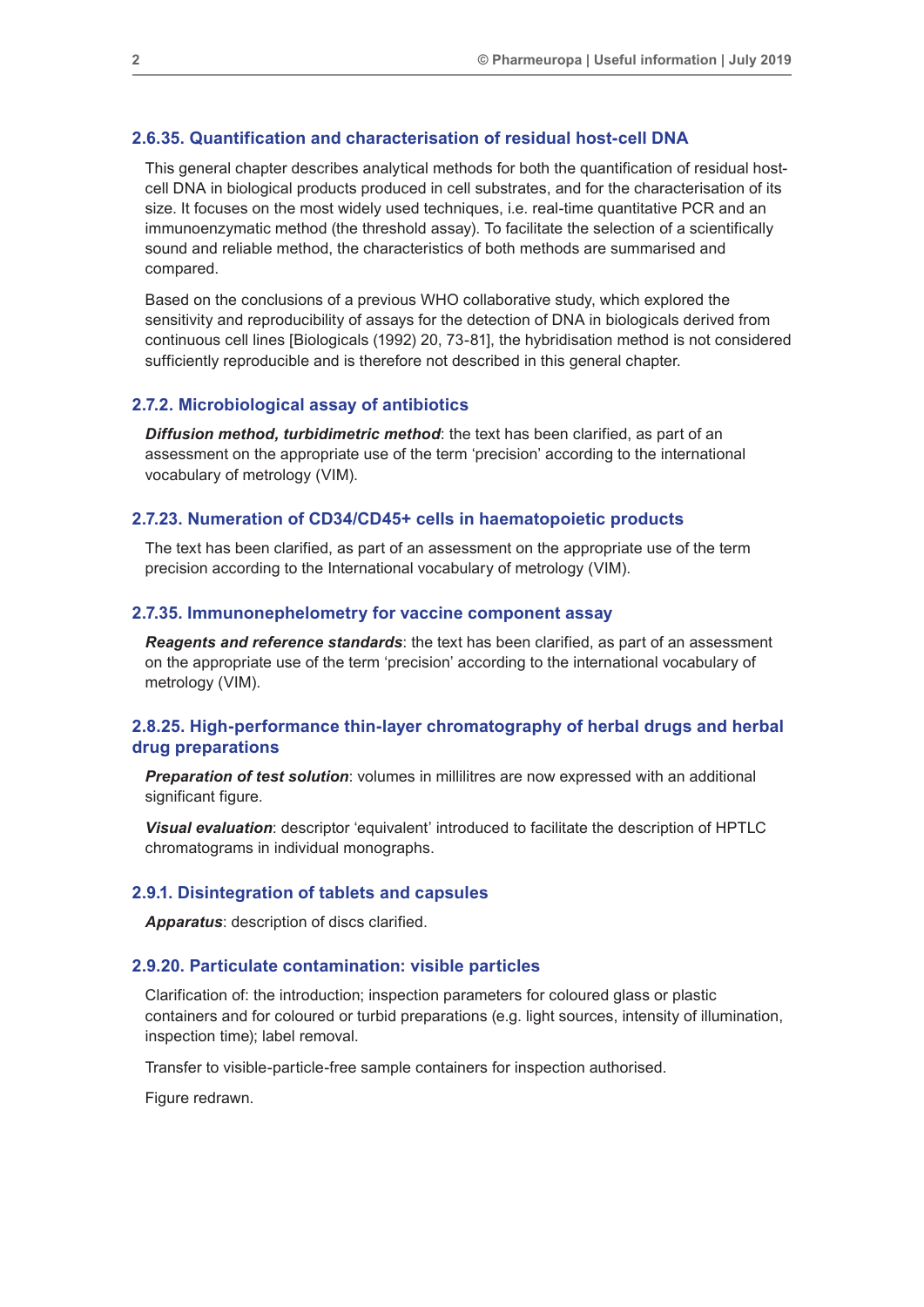### **3.1.13. Plastic additives**

The structure for plastic additive 24 has been modified to account for the multi-compound mixture of this additive.

## **3.3.1. Materials for containers for human blood and blood components**

This general chapter was moved from Ph. Eur. subsection 3*.1. Materials used for the manufacture of containers* to a new Ph. Eur. subsection *3.3. Containers for human blood and blood components, and materials used in their manufacture; transfusion sets and materials used in their manufacture; syringes*, which was created to group texts on medical devices. Its numbering was changed from *3.1.1*. to *3.3.1*. and a sentence was added to indicate that this general chapter is published for information.

## **3.3.2. Materials based on plasticised poly(vinyl chloride) for containers for human blood and blood components**

This general chapter was moved from Ph. Eur. subsection *3.1. Materials used for the manufacture of containers* to a new Ph. Eur. subsection *3.3. Containers for human blood and blood components, and materials used in their manufacture; transfusion sets and materials used in their manufacture; syringes*, which was created to group texts on medical devices. Its numbering was changed from *3.1.1.1*. *(90001)* to *3.3.2*. and a sentence was added to indicate that this general chapter is published for information.

## **3.3.3. Materials based on plasticised poly(vinyl chloride) for tubing used in sets for the transfusion of blood and blood components**

This general chapter was moved from Ph. Eur. subsection *3.1. Materials used for the manufacture of containers* to a new Ph. Eur. subsection *3.3. Containers for human blood and blood components, and materials used in their manufacture; transfusion sets and materials used in their manufacture; syringes*, which was created to group texts on medical devices. Its numbering was changed from *3.1.1.2. (90002)* to *3.3.3*. and a sentence was added to indicate that this general chapter is published for information.

#### **3.3.4. Sterile plastic containers for human blood and blood components**

This general chapter was moved from Ph. Eur. subsection *3.2. Containers* to a new Ph. Eur. subsection *3.3. Containers for human blood and blood components, and materials used in their manufacture; transfusion sets and materials used in their manufacture; syringes*, which was created to group texts on medical devices. Its numbering was changed from *3.2.3*. to *3.3.4*.

## **3.3.5. Empty sterile containers of plasticised poly(vinyl chloride) for human blood and blood components**

This general chapter was moved from Ph. Eur. subsection *3.2. Containers* to a new Ph. Eur. subsection *3.3. Containers for human blood and blood components, and materials used in their manufacture; transfusion sets and materials used in their manufacture; syringes*, which was created to group texts on medical devices. Its numbering was changed from *3.2.4*. to *3.3.5*. and a sentence was added to indicate that this general chapter is published for information.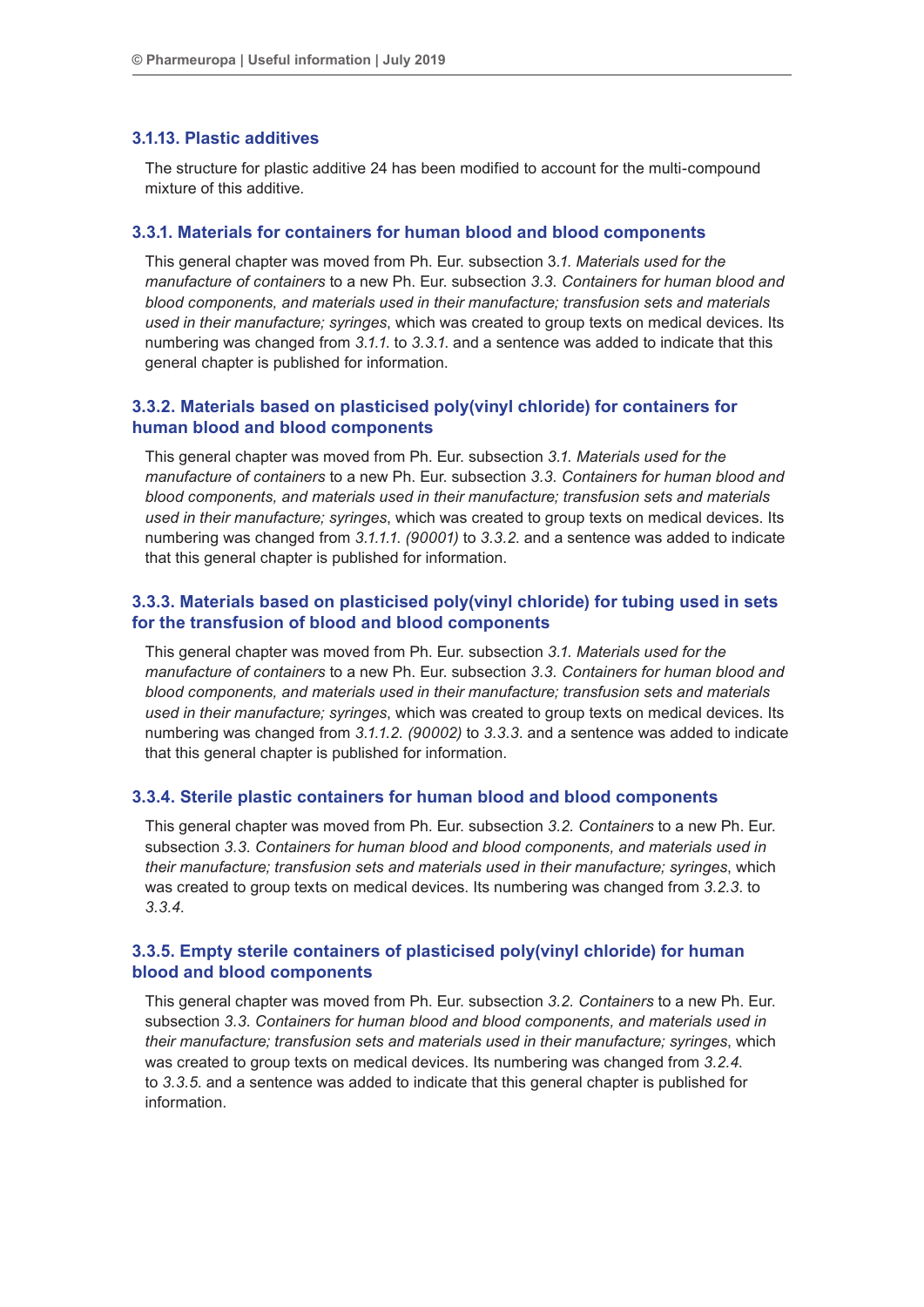## **3.3.6. Sterile containers of plasticised poly(vinyl chloride) for human blood containing anticoagulant solution**

This general chapter was moved from Ph. Eur. subsection *3.2. Containers* to a new Ph. Eur. subsection *3.3. Containers for human blood and blood components, and materials used in their manufacture; transfusion sets and materials used in their manufacture; syringes*, which was created to group texts on medical devices. Its numbering was changed from *3.2.5*. to *3.3.6*. and a sentence was added to indicate that this general chapter is published for information.

## **3.3.7. Sets for the transfusion of blood and blood components**

This general chapter was moved from Ph. Eur. subsection *3.2. Containers* to a new Ph. Eur. subsection *3.3. Containers for human blood and blood components, and materials used in their manufacture; transfusion sets and materials used in their manufacture; syringes*, which was created to group texts on medical devices. Its numbering was changed from *3.2.6*. to *3.3.7*. and a sentence was added to indicate that this general chapter is published for information.

*Tests*. The use of *water for injections R* has been replaced by *water R* (the use of sterilised water for injections is not considered suitable for testing purposes) ; this change is in accordance with general chapter *3.3.3. Materials based on plasticised poly(vinyl chloride) for tubing used in sets for the transfusion of blood and blood components*.

*Ethylene oxide*. Modernisation of the gas chromatography method. The use of a packed column has been replaced by the use of a capillary column and the use of mass spectrometry for detection and quantification. The method is considered suitable for the following materials: cyclo-olefin polymers (COP) and copolymers (COC), poly(vinyl chloride) (PVC), and polyurethane (PU). The ethylene oxide extraction step is to be adapted to the type of plastic material to be examined in order to maximise the release of ethylene oxide present.

#### **3.3.8. Sterile single-use plastic syringes**

This general chapter was moved from Ph. Eur. subsection *3.2. Containers* to a new Ph. Eur. subsection *3.3. Containers for human blood and blood components, and materials used in their manufacture; transfusion sets and materials used in their manufacture; syringes*, which was created to group texts on medical devices. Its numbering was changed from *3.2.8*. to *3.3.8*.

*Tests*: the use of *water for injections R* has been replaced by *water R* (the use of sterilised water for injections is not considered suitable for testing purposes).

*Ethylene oxide*. Modernisation of the gas chromatography method. The use of a packed column has been replaced by the use of a capillary column and the use of mass spectrometry for detection and quantification. The method is considered suitable for the following materials: cyclo-olefin polymers (COP) and copolymers (COC), poly(vinyl chloride) (PVC), and polyurethane (PU). The ethylene oxide extraction step is to be adapted to the type of plastic material to be examined in order to maximise the release of ethylene oxide present.

#### *Silicone oil*: comparison with *silicone oil CRS*.

**Pyrogens:** in accordance with the provisions of the European Convention for the Protection of Vertebrate Animals used for Experimental and Other Scientific Purposes, the test for pyrogens has been replaced by the test for bacterial endotoxins.

*Labelling*: statements have been revised in accordance with the General Notices.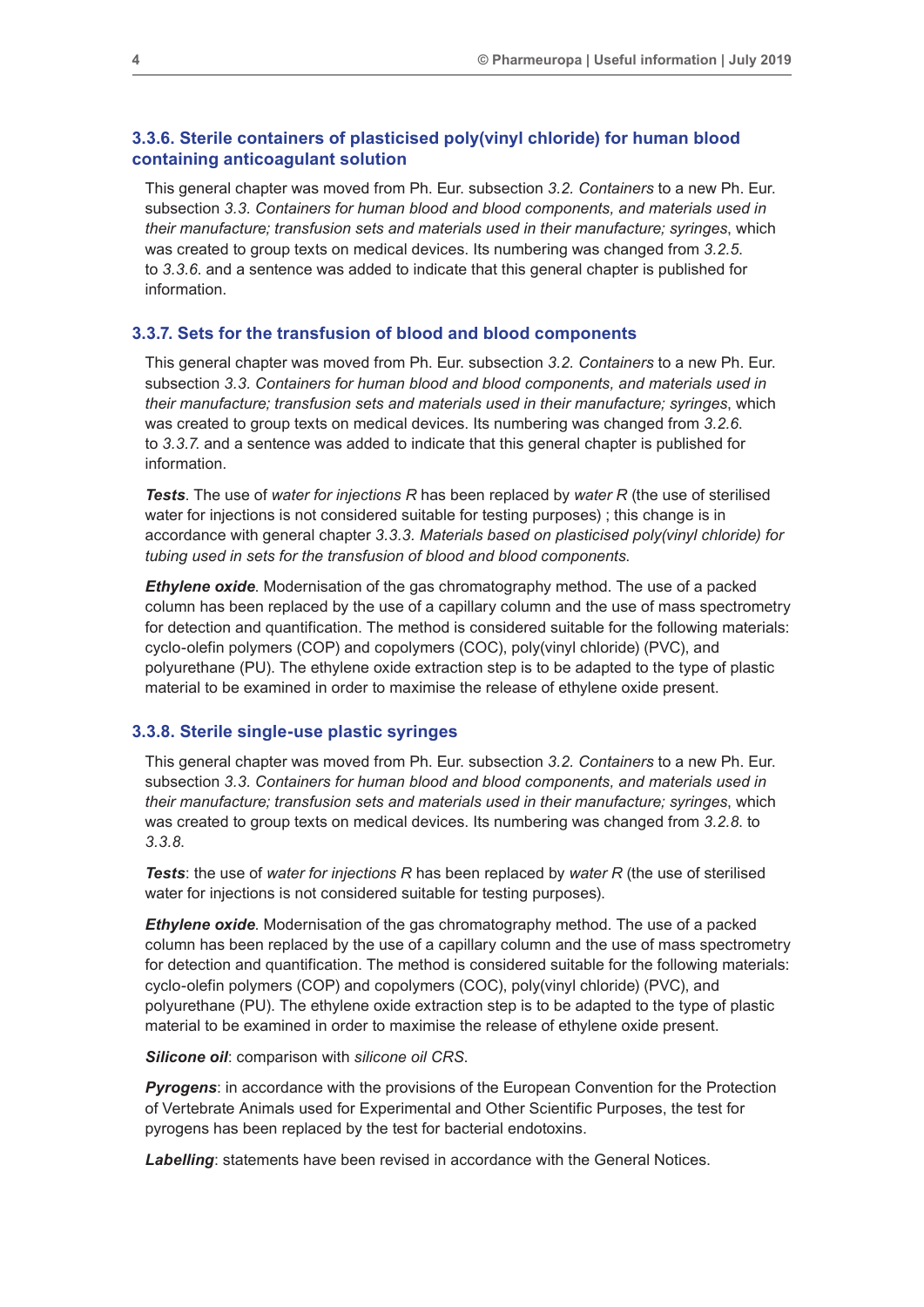#### **5.3. Statistical analysis of results of biological assays and tests**

*Combination of assay results*: the formula given to estimate the inter-assay variation has been replaced with a new formula based on the "Hodges and Olkin method". In addition, editorial amendments have been made to improve the structure and clarity of the text.

#### **5.8. Pharmacopoeial harmonisation**

With a view to increasing transparency on the texts harmonised by the PDG, it is proposed to stop mentioning the harmonised and non-harmonised items, as well as the local requirements, in this chapter; conversely sign-off coversheets signed off by the PDG will be made available on the EDQM website. This chapter has been revised accordingly.

#### **5.21. Chemometric methods applied to analytical data**

Minor changes to improve the clarity of the text.

#### **5.22. Names of herbal drugs used in traditional Chinese medicine**

Table updated to include a new monograph published in the 10<sup>th</sup> Edition (10.0).

## **5.24. Chemical imaging**

Text clarified (see sub-section *2-8*. Resolution), as part of an assessment on the appropriate use of the term 'precision' according to the international vocabulary of metrology (VIM).

## DOSAGE FORMS

## **Powders, oral (1165)**

*Effervescent powders*: a disintegration test has been added.

## VACCINES FOR HUMAN USE

## **Diphtheria, tetanus and pertussis (acellular, component) vaccine (adsorbed) (1931)**

Monograph revised to reflect replacement of the histamine sensitisation test in mice (HIST) by a standardised CHO cell-clustering assay for residual pertussis toxin testing, as described in the revised general chapter *2.6.33*, published in the same edition.

The test for irreversibility of pertussis toxoid has been deleted, based on the history of the safe use of acellular pertussis vaccines and on data confirming that the pertussis toxoid is stable for marketed vaccines. The revised monograph *Pertussis vaccine (acellular, component, adsorbed) (1356)*, published in the same edition, emphasises the need to validate the detoxification process to demonstrate that the toxoid is immunogenic and stably detoxified.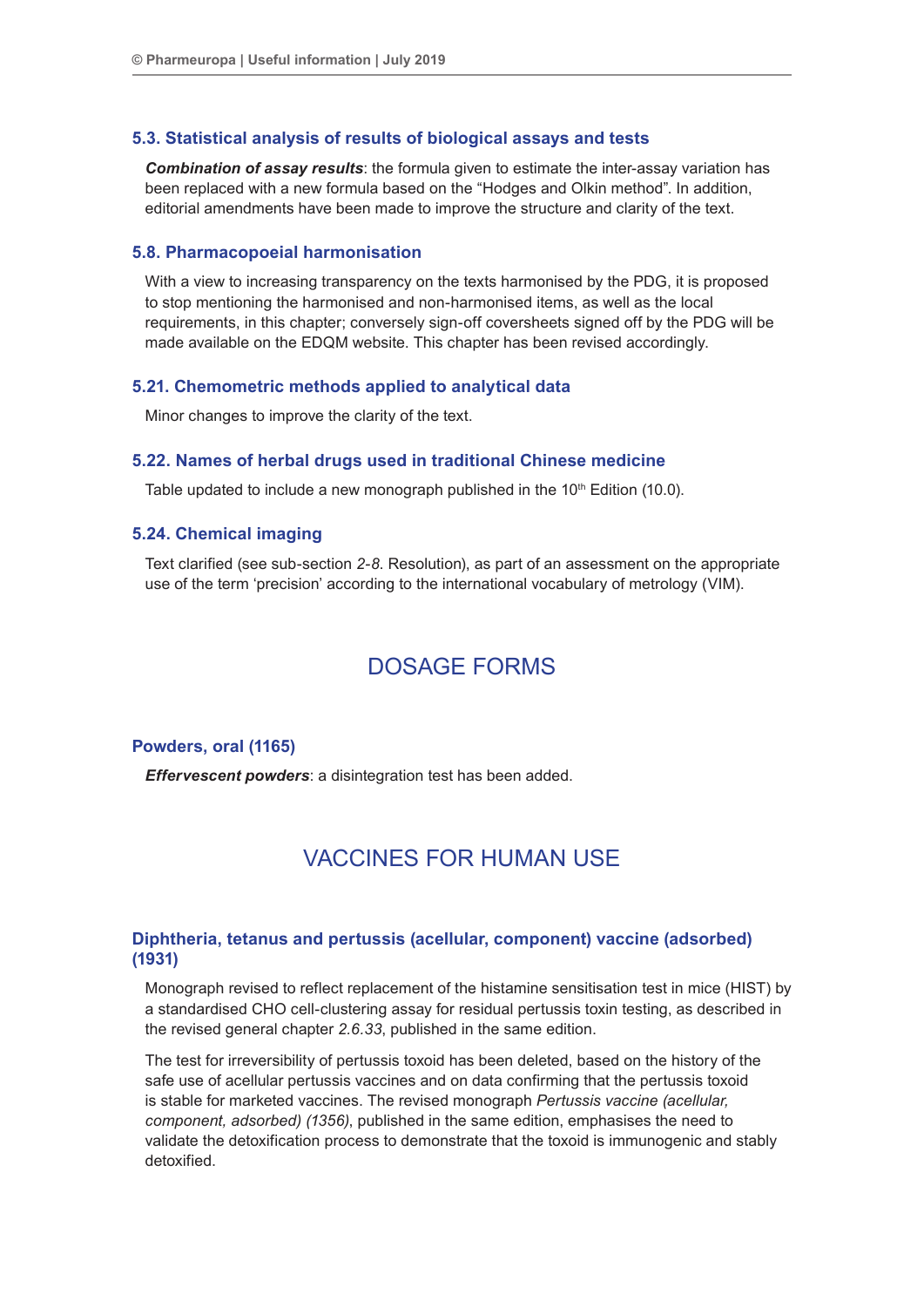The requirement to test the final lot for residual pertussis toxin has been deleted. Using a CHO assay, testing of the pre-adsorbed bulk (a stage where the antigens are highly concentrated and therefore detection of pertussis toxin is easier) is considered the most effective and robust approach.

## **Diphtheria, tetanus and pertussis (acellular, component) vaccine (adsorbed, reduced antigen(s) content) (2764)**

Monograph revised to reflect replacement of the histamine sensitisation test in mice (HIST) by a standardised CHO cell-clustering assay for residual pertussis toxin testing, as described in the revised general chapter *2.6.33*, published in the same edition.

The test for irreversibility of pertussis toxoid has been deleted, based on the history of the safe use of acellular pertussis vaccines and on data confirming that the pertussis toxoid is stable for marketed vaccines. The revised monograph *Pertussis vaccine (acellular, component, adsorbed) (1356)*, published in the same edition, emphasises the need to validate the detoxification process to demonstrate that the toxoid is immunogenic and stably detoxified.

The requirement to test the final lot for residual pertussis toxin has been deleted. Using a CHO assay, testing of the pre-adsorbed bulk (a stage where the antigens are highly concentrated and therefore detection of pertussis toxin is easier) is considered the most effective and robust approach.

## **Diphtheria, tetanus, pertussis (acellular, component) and haemophilus type b conjugate vaccine (adsorbed) (1932)**

Monograph revised to reflect replacement of the histamine sensitisation test in mice (HIST) by a standardised CHO cell-clustering assay for residual pertussis toxin testing, as described in the revised general chapter *2.6.33*, published in the same edition.

The test for irreversibility of pertussis toxoid has been deleted, based on the history of the safe use of acellular pertussis vaccines and on data confirming that the pertussis toxoid is stable for marketed vaccines. The revised monograph *Pertussis vaccine (acellular, component, adsorbed) (1356)*, published in the same edition, emphasises the need to validate the detoxification process to demonstrate that the toxoid is immunogenic and stably detoxified.

The requirement to test the final lot for residual pertussis toxin has been deleted. Using a CHO assay, testing of the pre-adsorbed bulk (a stage where the antigens are highly concentrated and therefore detection of pertussis toxin is easier) is considered the most effective and robust approach.

## **Diphtheria, tetanus, pertussis (acellular, component) and hepatitis B ( rDNA) vaccine (adsorbed) (1933)**

Monograph revised to reflect replacement of the histamine sensitisation test in mice (HIST) by a standardised CHO cell-clustering assay for residual pertussis toxin testing, as described in the revised general chapter *2.6.33*, published in the same edition.

The test for irreversibility of pertussis toxoid has been deleted, based on the history of the safe use of acellular pertussis vaccines and on data confirming that the pertussis toxoid is stable for marketed vaccines. The revised monograph *Pertussis vaccine (acellular, component, adsorbed) (1356)*, published in the same edition, emphasises the need to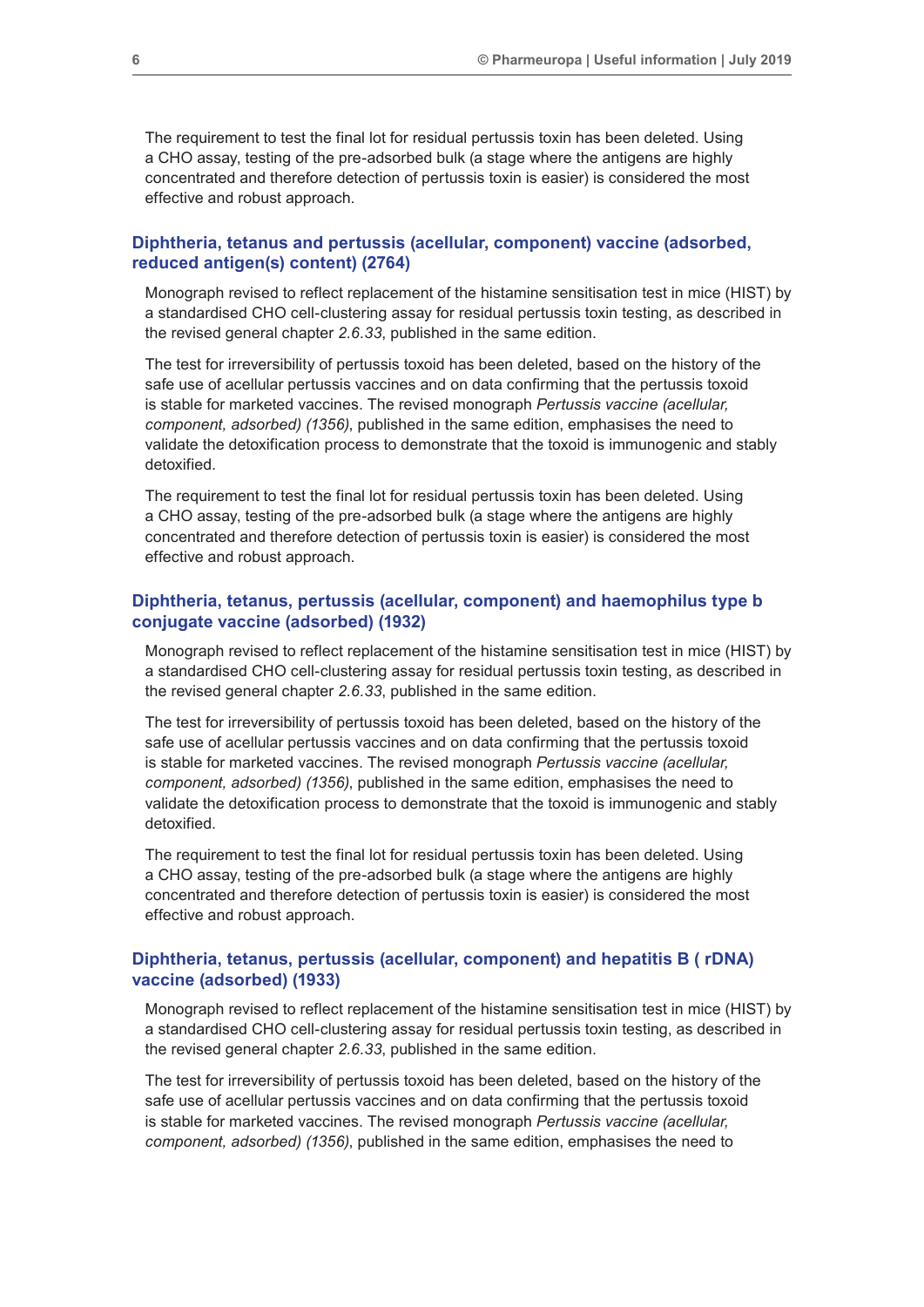validate the detoxification process to demonstrate that the toxoid is immunogenic and stably detoxified.

The requirement to test the final lot for residual pertussis toxin has been deleted. Using a CHO assay, testing of the pre-adsorbed bulk (a stage where the antigens are highly concentrated and therefore detection of pertussis toxin is easier) is considered the most effective and robust approach.

## **Diphtheria, tetanus, pertussis (acellular, component) and poliomyelitis (inactivated) vaccine (adsorbed) (1934)**

Monograph revised to reflect replacement of the histamine sensitisation test in mice (HIST) by a standardised CHO cell-clustering assay for residual pertussis toxin testing, as described in the revised general chapter *2.6.33*, published in the same edition.

The test for irreversibility of pertussis toxoid has been deleted, based on the history of the safe use of acellular pertussis vaccines and on data confirming that the pertussis toxoid is stable for marketed vaccines. The revised monograph *Pertussis vaccine (acellular, component, adsorbed) (1356)*, published in the same edition, emphasises the need to validate the detoxification process to demonstrate that the toxoid is immunogenic and stably detoxified.

The requirement to test the final lot for residual pertussis toxin has been deleted. Using a CHO assay, testing of the pre-adsorbed bulk (a stage where the antigens are highly concentrated and therefore detection of pertussis toxin is easier) is considered the most effective and robust approach.

## **Diphtheria, tetanus, pertussis (acellular, component) and poliomyelitis (inactivated) vaccine (adsorbed, reduced antigen(s) content) (2329)**

Monograph revised to reflect replacement of the histamine sensitisation test in mice (HIST) by a standardised CHO cell-clustering assay for residual pertussis toxin testing, as described in the revised general chapter *2.6.33*, published in the same edition.

The test for irreversibility of pertussis toxoid has been deleted, based on the history of the safe use of acellular pertussis vaccines and on data confirming that the pertussis toxoid is stable for marketed vaccines. The revised monograph *Pertussis vaccine (acellular, component, adsorbed) (1356),* published in the same edition, emphasises the need to validate the detoxification process to demonstrate that the toxoid is immunogenic and stably detoxified.

The requirement to test the final lot for residual pertussis toxin has been deleted. Using a CHO assay, testing of the pre-adsorbed bulk (a stage where the antigens are highly concentrated and therefore detection of pertussis toxin is easier) is considered the most effective and robust approach.

## **Diphtheria, tetanus, pertussis (acellular, component), hepatitis B ( rDNA), poliomyelitis (inactivated) and haemophilus type b conjugate vaccine (adsorbed) (2067)**

Monograph revised to reflect replacement of the histamine sensitisation test in mice (HIST) by a standardised CHO cell-clustering assay for residual pertussis toxin testing, as described in the revised general chapter *2.6.33,* published in the same edition.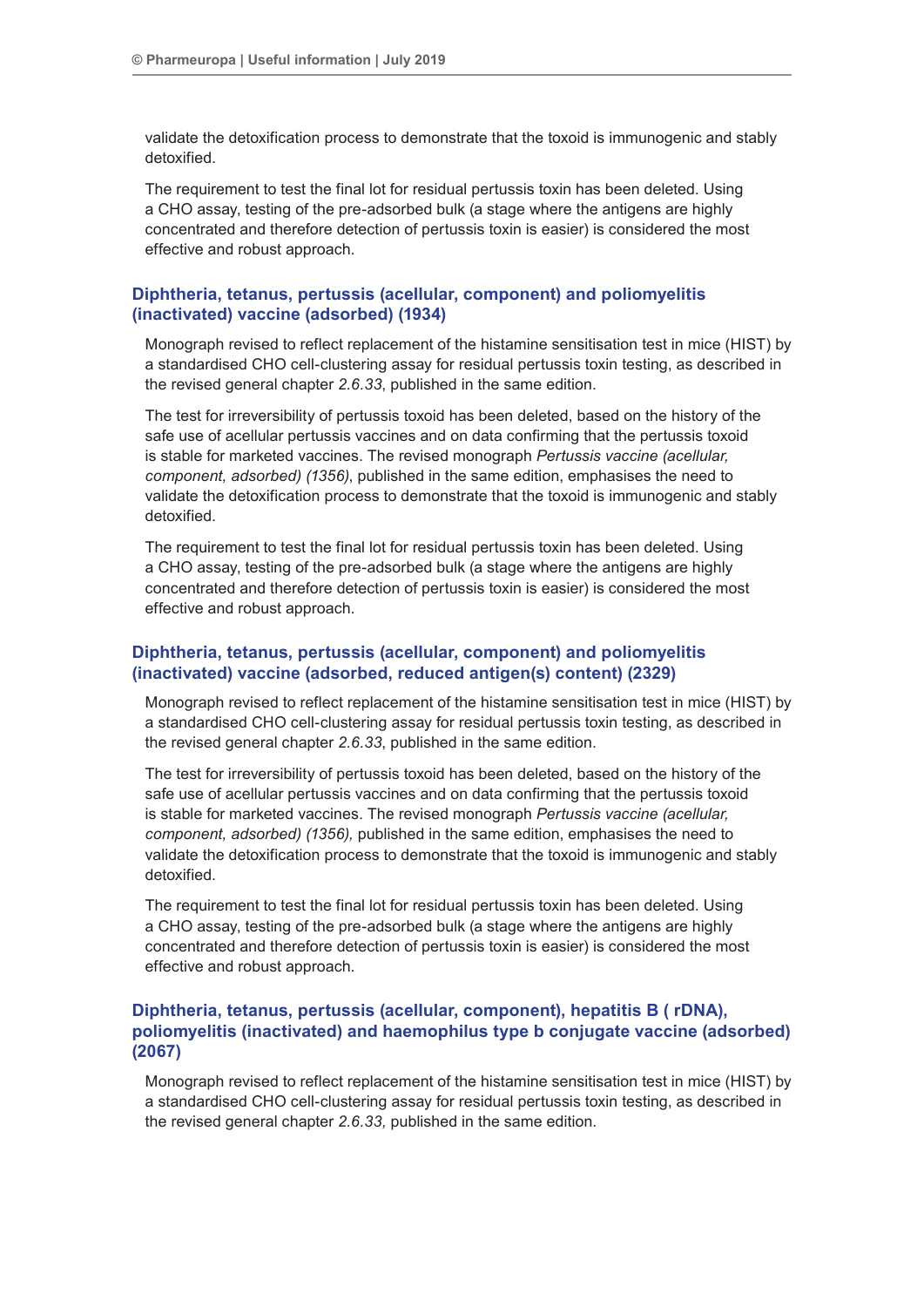The test for irreversibility of pertussis toxoid has been deleted, based on the history of the safe use of acellular pertussis vaccines and on data confirming that the pertussis toxoid is stable for marketed vaccines. The revised monograph *Pertussis vaccine (acellular, component, adsorbed) (1356)*, published in the same edition, emphasises the need to validate the detoxification process to demonstrate that the toxoid is immunogenic and stably detoxified.

The requirement to test the final lot for residual pertussis toxin has been deleted. Using a CHO assay, testing of the pre-adsorbed bulk (a stage where the antigens are highly concentrated and therefore detection of pertussis toxin is easier) is considered the most effective and robust approach.

## **Diphtheria, tetanus, pertussis (acellular, component), poliomyelitis (inactivated) and haemophilus type b conjugate vaccine (adsorbed) (2065)**

Monograph revised to reflect replacement of the histamine sensitisation test in mice (HIST) by a standardised CHO cell-clustering assay for residual pertussis toxin testing, as described in the revised general chapter *2.6.33*, published in the same edition.

The test for irreversibility of pertussis toxoid has been deleted, based on the history of the safe use of acellular pertussis vaccines and on data confirming that the pertussis toxoid is stable for marketed vaccines. The revised monograph *Pertussis vaccine (acellular, component, adsorbed) (1356)*, published in the same edition, emphasises the need to validate the detoxification process to demonstrate that the toxoid is immunogenic and stably detoxified.

The requirement to test the final lot for residual pertussis toxin has been deleted. Using a CHO assay, testing of the pre-adsorbed bulk (a stage where the antigens are highly concentrated and therefore detection of pertussis toxin is easier) is considered the most effective and robust approach.

#### **Influenza vaccine (surface antigen, inactivated, prepared in cell cultures) (2149)**

*Extraneous agents*. The monograph envisaged the use of PCR as an alternative to the tests described in chapter *2.6.16. Tests for extraneous agents in viral vaccines for human use*, whereas the possibility of using molecular biology methods for extraneous agent testing based on a risk assessment has now been introduced in the general chapter *2.6.16* (01/2018:20616). The monograph has been revised accordingly. High-throughput sequencing methods have been mentioned as an additional example of rapid assays.

### **Influenza vaccine (whole virion, inactivated, prepared in cell cultures) (2308)**

*Extraneous agents*. The monograph envisaged the use of PCR as an alternative to the tests described in chapter *2.6.16. Tests for extraneous agents in viral vaccines for human use*, whereas the possibility of using molecular biology methods for extraneous agent testing based on a risk assessment has now been introduced in the general chapter *2.6.16* (01/2018:20616). The monograph has been revised accordingly. High-throughput sequencing methods have been mentioned as an additional example of rapid assays.

## **Pertussis vaccine (acellular, component, adsorbed) (1356)**

Monograph revised to reflect replacement of the histamine sensitisation test in mice (HIST) by a standardised CHO cell-clustering assay for residual pertussis toxin testing, as described in the revised general chapter *2.6.33*, published in the same edition.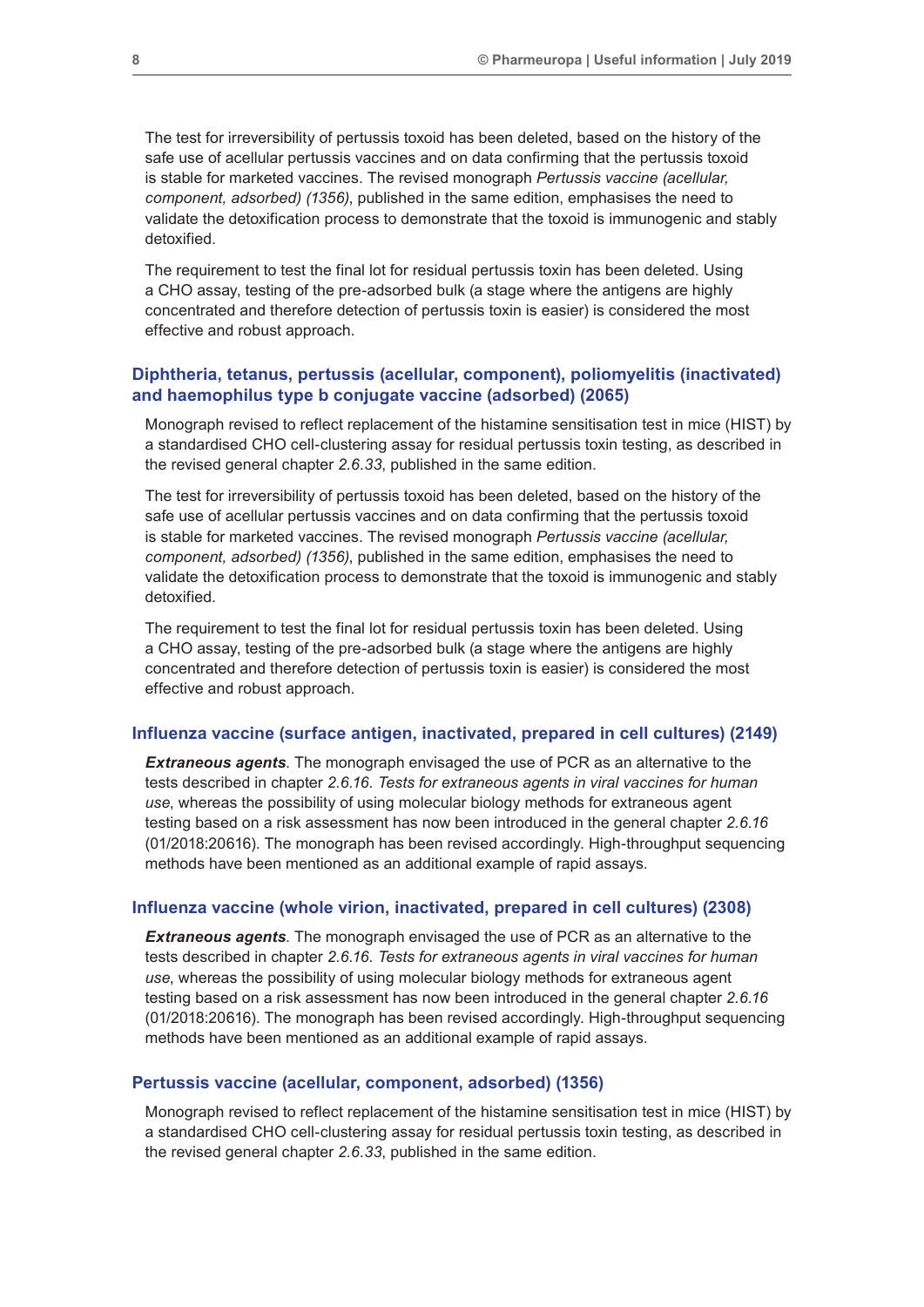The test for irreversibility of pertussis toxoid has been deleted, based on the history of safe use of acellular pertussis vaccines and on data confirming that the pertussis toxoid is stable for marketed vaccines. The revised monograph emphasises the need to validate the detoxification process to demonstrate that the toxoid is immunogenic and stably detoxified.

The requirement to test the final lot for residual pertussis toxin has been deleted. Using a CHO assay, testing of the pre-adsorbed bulk (a stage where the antigens are highly concentrated and therefore detection of pertussis toxin is easier) is considered the most effective and robust approach.

In addition, reference to 'reversion' to toxin is no longer made in the text. The notion of 'stable detoxification of the toxin' is considered preferable.

## **Pertussis vaccine (acellular, co-purified, adsorbed) (1595)**

Monograph revised to reflect replacement of the histamine sensitisation test in mice (HIST) by a standardised CHO cell-clustering assay for residual pertussis toxin testing, as described in the revised general chapter *2.6.33*, published in the same edition.

The test for irreversibility of pertussis toxoid has been deleted, based on the history of safe use of acellular pertussis vaccines and on data confirming that the pertussis toxoid is stable for marketed vaccines. The revised monograph emphasises the need to validate the detoxification process to demonstrate that the toxoid is immunogenic and stably detoxified.

The requirement to test the final lot for residual pertussis toxin has been deleted. Using a CHO assay, testing of the pre-adsorbed bulk (a stage where the antigens are highly concentrated and therefore detection of pertussis toxin is easier) is considered the most effective and robust approach.

The Definition and Labelling sections have also been aligned with the monograph *Pertussis vaccine (acellular, component, adsorbed) (1356)*.

In addition, reference to 'reversion' to toxin is no longer made in the text. The notion of 'stable detoxification of the toxin' is considered preferable.

## **Poliomyelitis vaccine (oral) (0215)**

**Extraneous agents**. The reference to the tests in adult mice and guinea pigs is no longer appropriate and has been removed, in line with the revised general chapter *2.6.16. Tests for extraneous agents in viral vaccines for human use* (01/2018:20616). In addition, the reference to the test in suckling mice has also been removed. In accordance with the revised general chapter *2.6.16*, the decision to introduce or maintain the test in suckling mice in a testing strategy must be justified by the risk assessment.

## **Yellow fever vaccine (live) (0537)**

**Extraneous agents**. The reference to the tests in adult mice and guinea pigs is no longer appropriate and has been removed, in line with the revised general chapter *2.6.16. Tests for extraneous agents in viral vaccines for human use* (01/2018:20616).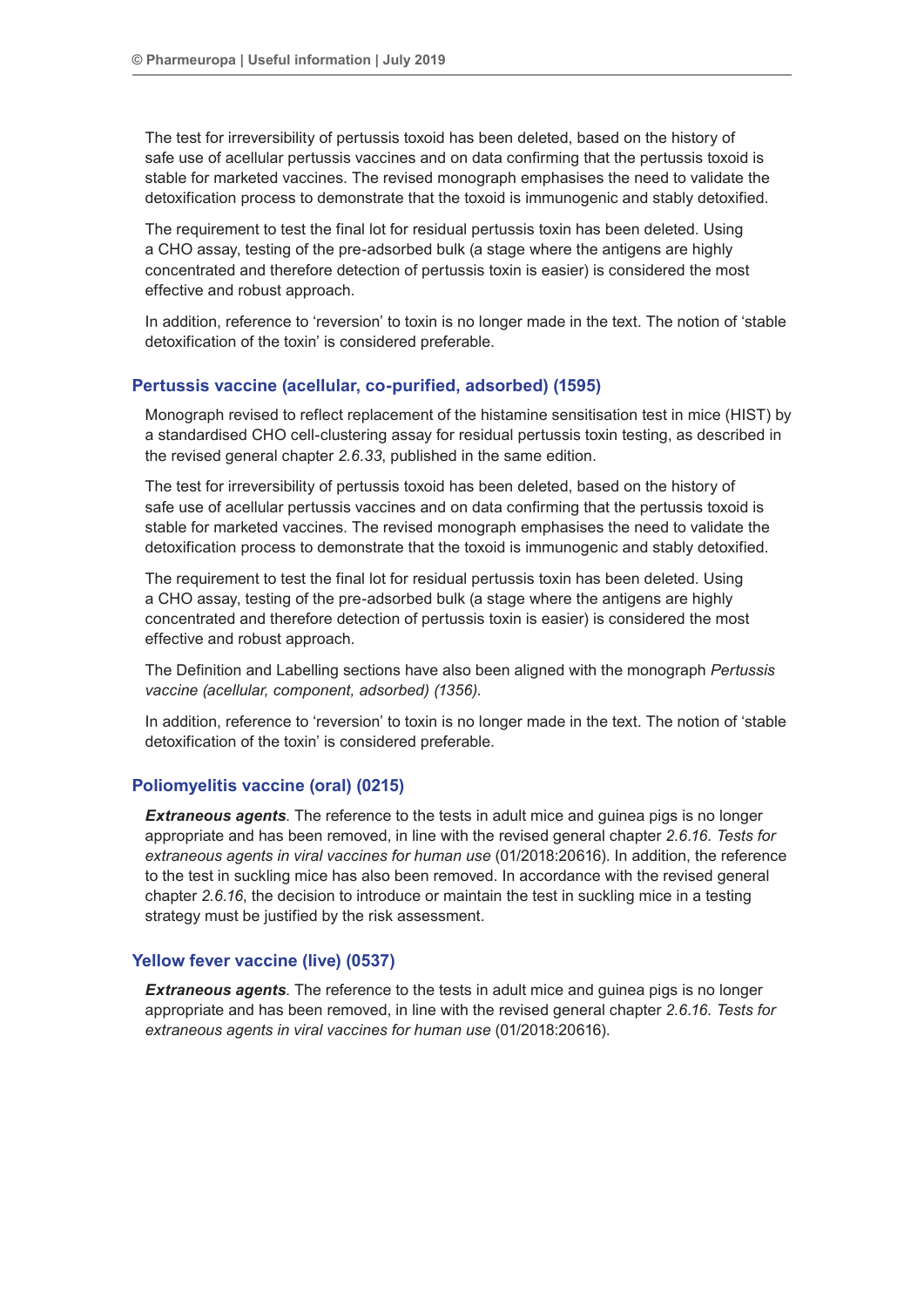## VACCINES FOR VETERINARY USE

#### **Enteric redmouth disease vaccine (inactivated) for rainbow trout (1950)**

*Title, Definition*: scope changed to cover enteric red mouth disease vaccine (inactivated) intended for the active immunisation of rainbow trout only.

## IMMUNOSERA FOR HUMAN USE

#### **Botulinum antitoxin (0085)**

*Definition:* the preparation is described in greater detail.

*Identification*: section revised to allow the use of immunochemical methods for identification, as an alternative to the *in vivo* test currently mentioned.

*Potency*: introduction of a general statement promoting the use of alternative methods for potency in the interest of animal welfare, after validation with respect to the  $LD_{50}$  assay.

## HERBAL DRUGS AND HERBAL DRUG PREPARATIONS

## **Indigo plant leaf (2727)**

**Assay**: the preparation of the reference solution has been modified; in addition, the system suitability test has been improved.

## MONOGRAPHS

#### **Alfacalcidol (1286)**

*Related substances*: introduction of a new UHPLC method to allow separation of the new impurity D.

### **Aluminium magnesium silicate (1388)**

Acid demand: test moved from FRC section to Tests section.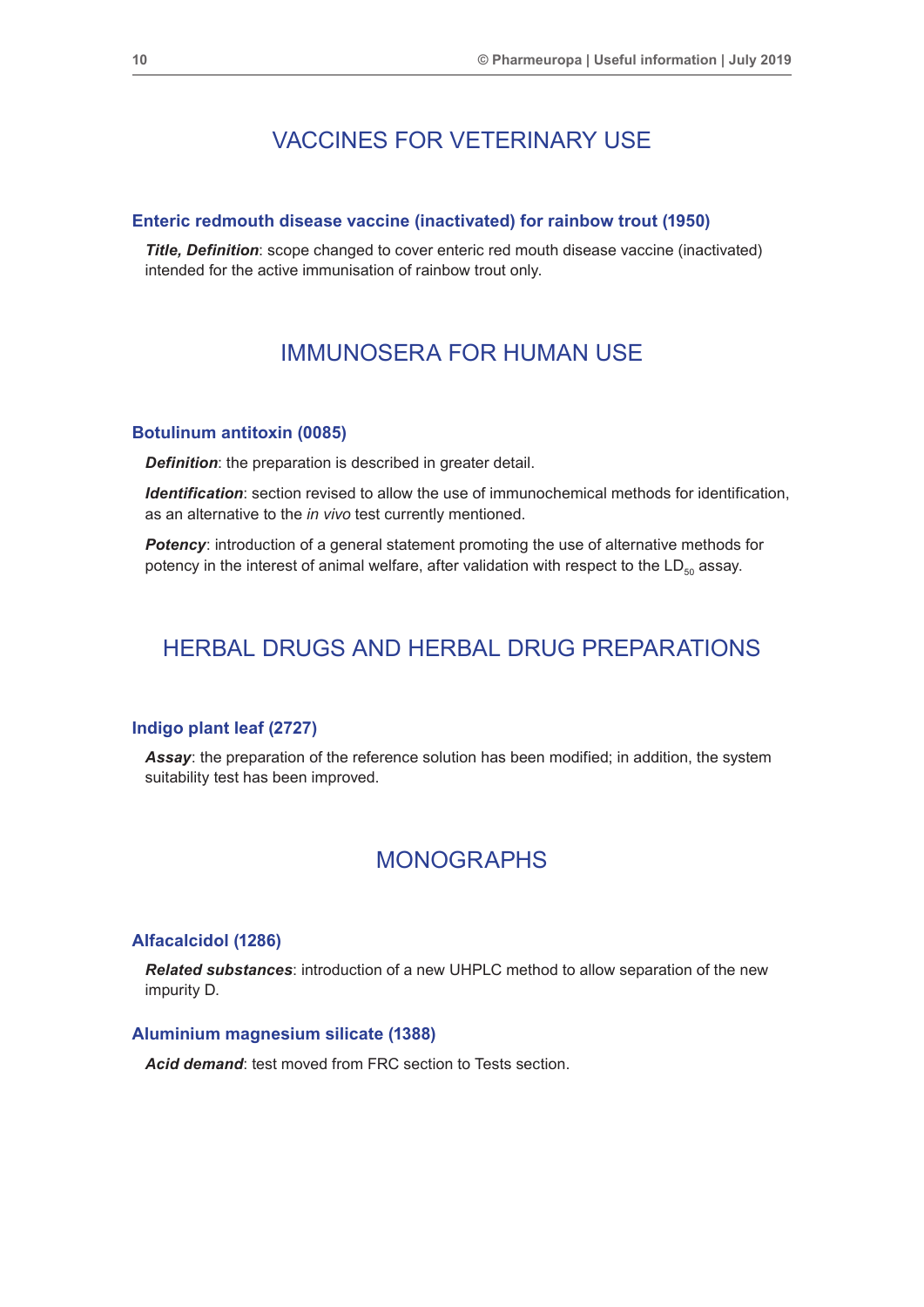#### **Anticoagulant and preservative solutions for human blood (0209)**

*Definition*: as a consequence of the re-numbering of the general chapter *Sterile plastic containers for human blood and blood components*, from *3.2.3* to *3.3.4*, the text containing a reference to this general chapter has been amended.

#### **Apomorphine hydrochloride hemihydrate (0136)**

*Related substances*: quantitative determination of impurities.

#### **Arachis oil, hydrogenated (1171)**

*Unsaponifiable matter*: quantity of test sample added.

*Composition of fatty acids*: the lower limit of palmitic acid decreased to harmonise with monograph on *Arachis oil, refined (0263)* and to allow the use of refined arachis oil containing 5.0 to 7.0 per cent of palmitic acid to manufacture hydrogenated arachis oil. Reagent used to describe stationary phase modified.

*Nickel:* in line with the Ph. Eur. implementation strategy for the ICH Q3D guideline on elemental impurities, the test has been deleted as the relevant elemental impurity is considered to originate from the production process.

#### **Benserazide hydrochloride (1173)**

*Related substances*: preparation of reference solutions simplified; grades of solvents amended in accordance with Technical Guide (2015).

*Water:* solvent modified in order to achieve a stable electrometric end-point determination.

## **Biotin (1073)**

*Related substances:* a peak due to bromide ion might be visible in the chromatogram of the test solution due to the fact that a bromide salt is formed during synthesis and that impurity C is a dibromide salt. The peak due to bromide is disregarded in the test for related substances. The levels of bromide are controlled by the test for sulfated ash and the limit for impurity C.

## **Boldine (2971)**

*Related substances*: limit for impurity C increased to 1.5 per cent.

#### **Borage (starflower) oil, refined (2105)**

*Brassicasterol*: test moved to Production section.

*Labelling*: section updated.

#### **Caffeine (0267)**

*Related substances*: reagent used to describe stationary phase modified; relative retention values added.

## **Caffeine monohydrate (0268)**

*Related substances*: in the preparation of reference solution (b), the volumes are expressed using fewer significant figures due to the qualitative use of this solution; reagent used to describe stationary phase modified; relative retention values added.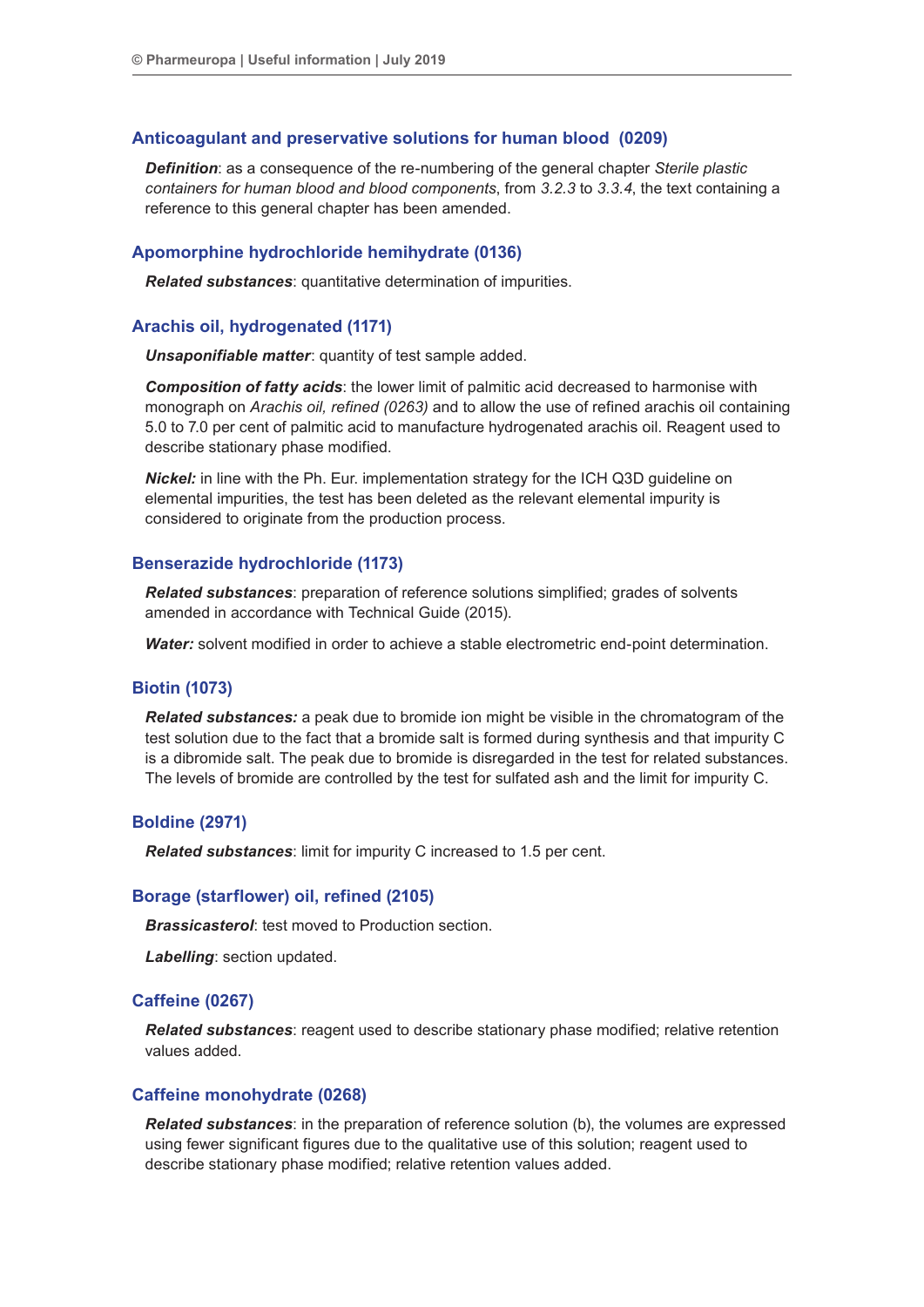#### **Candesartan cilexetil (2573)**

Addition of a Production section and of limits for *N*-nitrosodimethylamine (NDMA) and *N*-nitrosodiethylamine (NDEA) impurities in the Test section.

On 1 February 2019, the EMA published a press release entitled 'Sartan medicines: companies to review manufacturing processes to avoid presence of nitrosamine impurities' (available [here](https://www.ema.europa.eu/en/news/sartan-medicines-companies-review-manufacturing-processes-avoid-presence-nitrosamine-impurities)). The monograph on Candesartan cilexetil has been revised to align the Ph. Eur. requirements as far as possible with the CHMP recommendations:

– Companies to review their manufacturing processes so that they do not produce *N*-nitrosodimethylamine (NDMA) and *N*-nitrosodiethylamine (NDEA) impurities.

– Transition period for companies to make any necessary changes on their manufacturing process during which strict temporary limits on levels of these impurities will apply. Products containing either impurity above these limits or products containing both nitrosamines at whatever level will not be allowed.

– After this transition period, companies will be requested to demonstrate that their products have no quantifiable levels of these impurities (< 0.03 parts per million) in order to exclude the presence of even lower levels of NDEA or NDMA in their products.

As part of a testing programme carried out by the European network of Official Medicines Control Laboratories (OMCLs) on medicinal products containing sartans, the network is developing methods to detect the above-mentioned contaminants in drug substances and medicinal products. Those methods can be found [here](https://www.edqm.eu/en/ad-hoc-projects-omcl-network).

#### **Carmellose sodium (0472)**

*Sodium glycolate*: subsequent to the revision of general method *2.2.32*, the reference to diphosphorus pentoxide has been deleted from this test.

#### **Carmellose sodium, low-substituted (1186)**

*Sodium glycolate*: subsequent to the revision of general method *2.2.32*, the reference to diphosphorus pentoxide has been deleted from this test.

#### **Carmustine (1187)**

*Related substances*: quantitative test by LC introduced.

*Impurity B*: TLC test introduced.

*Impurities*: section updated.

#### **Castor oil, hydrogenated (1497)**

*Composition of fatty acids*: criterion for symmetry factor for peak due to methyl stearate in test solution expanded beyond range given in general chapter *2.2.46*.

*Nickel*: in line with the Ph. Eur. implementation strategy for the ICH Q3D guideline on elemental impurities, the test has been deleted as the relevant elemental impurity is considered to originate from the production process.

#### **Castor oil, refined (2367)**

*Composition of fatty acids*: criterion for symmetry factor for peak due to methyl stearate in test solution expanded beyond range given in general chapter *2.2.46*.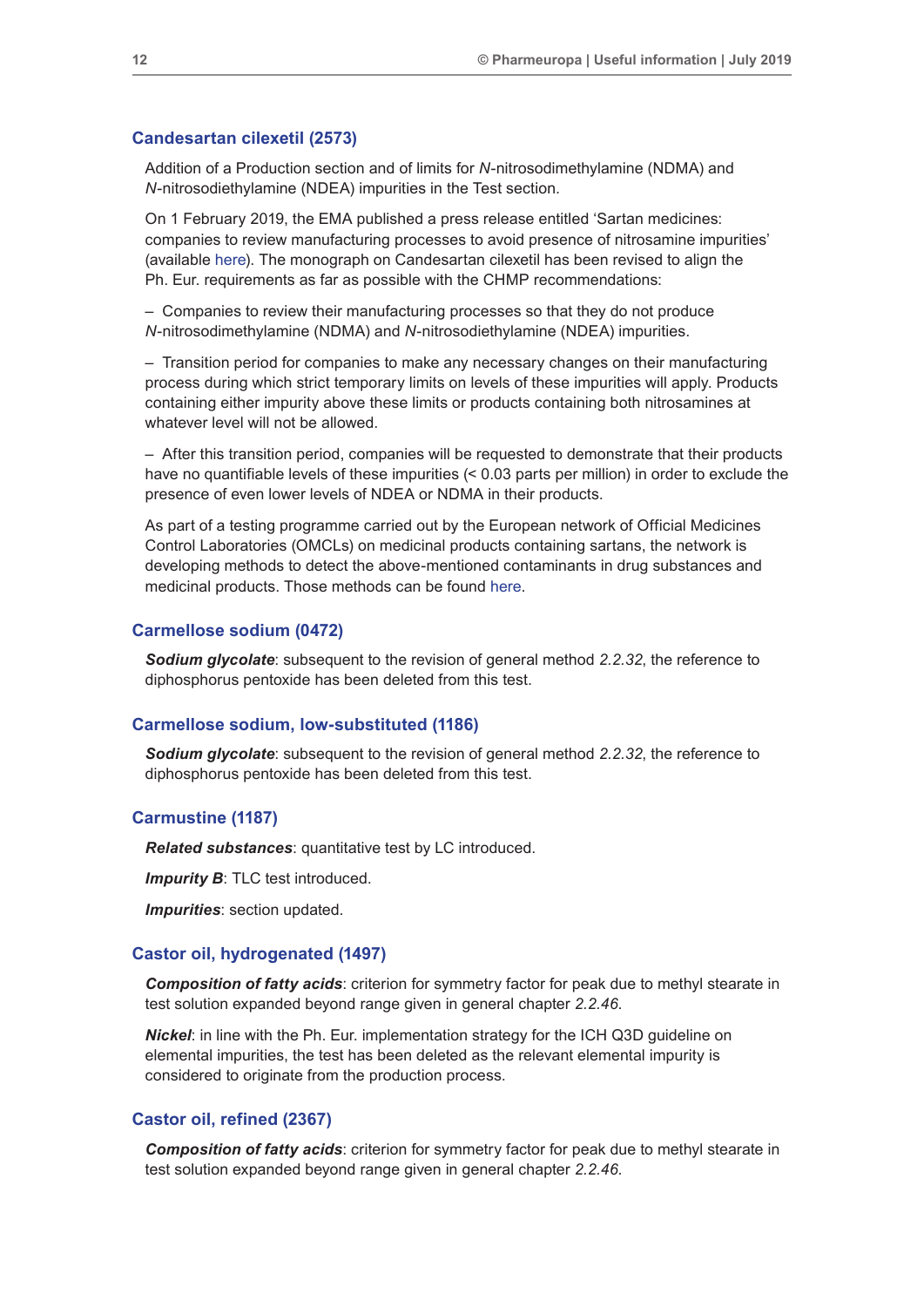#### **Castor oil, virgin (0051)**

*Composition of fatty acids*: criterion for symmetry factor for peak due to methyl stearate in test solution expanded beyond range given in general chapter *2.2.46*.

### **Cellulose, microcrystalline (0316)**

*Microbial contamination*: test considered harmonised between the 3 pharmacopoeias (Ph. Eur., JP, USP).

#### **Cetyl palmitate (1906)**

*Nickel*: in line with the Ph. Eur. implementation strategy for the ICH Q3D guideline on elemental impurities, the test has been deleted as the relevant elemental impurity is considered to originate from the production process.

*Assay*: reagent used to describe stationary phase modified.

#### **Chlorpromazine hydrochloride (0475)**

*Identification*: cell path length note deleted in test B.

*Related substances*: in the preparation of reference solution (a), the volume is expressed using fewer significant figures; reagent used to describe stationary phase modified.

#### **Chlortalidone (0546)**

*Related substances*: impurity J deleted; system suitability criterion modified accordingly.

#### **Cholesterol for parenteral use (2397)**

*Other sterols, Benzoyl ureas*: reagent used to describe stationary phase modified.

**Assay:** a less stringent requirement for the symmetry factor has been introduced and is identical to that in the monograph *Cholesterol (0993)* which has the same assay method.

#### **Cod-liver oil (type A) (1192)**

*Acid value*: quantity of substance to be examined increased to improve the accuracy of the method for oils with a low acid value.

*Iodine value*: as the oil has a high iodine value, the quantity of substance to be examined has been decreased in order to achieve the 50-60 per cent excess as prescribed in general chapter *2.5.4*.

*Unsaponifiable matter*: quantity of substance to be examined increased.

**Stearin:** the instruction to cool the sample before placing it in the iced water has been introduced to improve repeatability.

*Composition of fatty acids*: system suitability requirements aligned with general chapter *2.4.29. Composition of fatty acids in oils rich in omega-3 acids* and made more user-friendly by introducing theoretical response factors for methyl palmitate, methyl stearate, methyl arachidate and methyl behenate and adjusting for the actual weight of these substances. In addition, hexane has been replaced by trimethylpentane in the preparation of the test solution.

*Assay*: reference to rotary evaporator deleted as other equipment or procedures may be used; grades of solvents amended in accordance with Technical Guide (2015).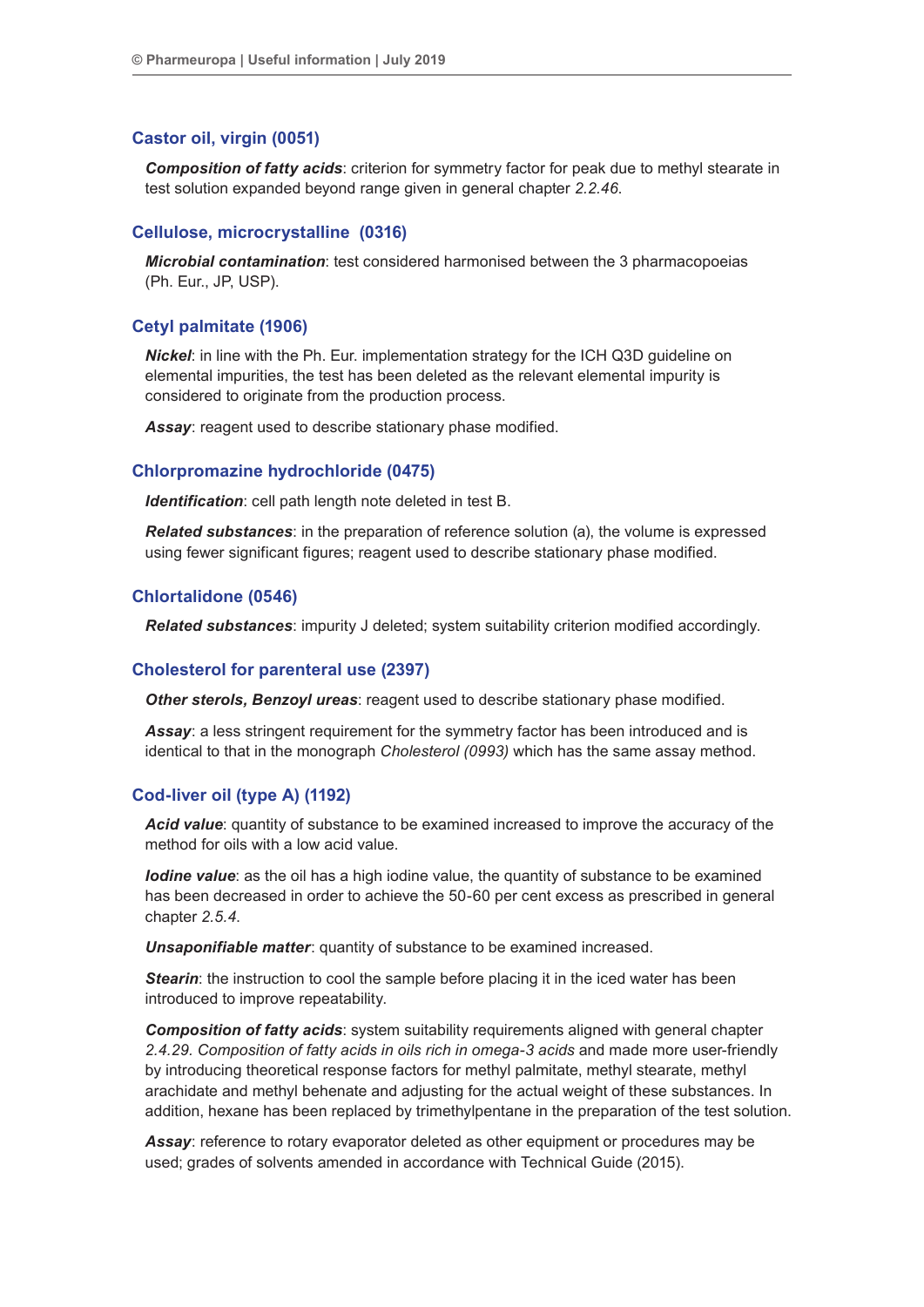### **Cod-liver oil (type B) (1193)**

*Acid value*: quantity of substance to be examined increased to improve the accuracy of the method for oils with a low acid value.

*Iodine value*: as the oil has a high iodine value, the quantity of substance to be examined has been decreased in order to achieve the 50-60 per cent excess as prescribed in general chapter *2.5.4*.

*Unsaponifiable matter*: quantity of substance to be examined increased.

**Stearin:** the instruction to cool the sample before placing it in the iced water has been introduced to improve repeatability.

*Composition of fatty acids*: system suitability requirements aligned with general chapter *2.4.29. Composition of fatty acids in oils rich in omega-3 acids* and made more user-friendly by introducing theoretical response factors for methyl palmitate, methyl stearate, methyl arachidate and methyl behenate and adjusting for the actual weight of these substances. In addition, hexane has been replaced by trimethylpentane in the preparation of the test solution.

Assay: reference to rotary evaporator deleted as other equipment or procedures may be used; grades of solvents amended in accordance with Technical Guide (2015).

#### **Copovidone (0891)**

This monograph has been revised within the context of International Harmonisation, a collaboration between the Japanese Pharmacopoeia, the United States Pharmacopeia and the European Pharmacopoeia.

*Identification A:* sample preparation included; comparison with reference spectrum replaced by comparison with reference substance.

*pH*: test added.

*Viscosity, expressed as K-value*: symbol η (corresponding to dynamic viscosity) corrected to  $v_{rel}$  to avoid misinterpretation.

*Monomers*: test deleted and replaced by LC test for determination of 1-vinylpyrrolidin-2-one and vinyl acetate (impurities B and C).

*Impurity A (2-pyrrolidone)*: LC parameters altered: concentration and solvent of reference solution, column dimensions, stationary phase, column temperature, flow rate; quantitative expression of acceptance criteria introduced.

*Assay (nitrogen)*: reference to chapter *2.5.9* deleted and procedure described according to stage 3B text.

Editorial changes also made throughout the monograph.

#### **Cottonseed oil, hydrogenated (1305)**

*Composition of fatty acids*: reagent used to describe stationary phase modified.

*Nickel*: in line with the Ph. Eur. implementation strategy for the ICH Q3D guideline on elemental impurities, the test has been deleted as the relevant elemental impurity is considered to originate from the production process.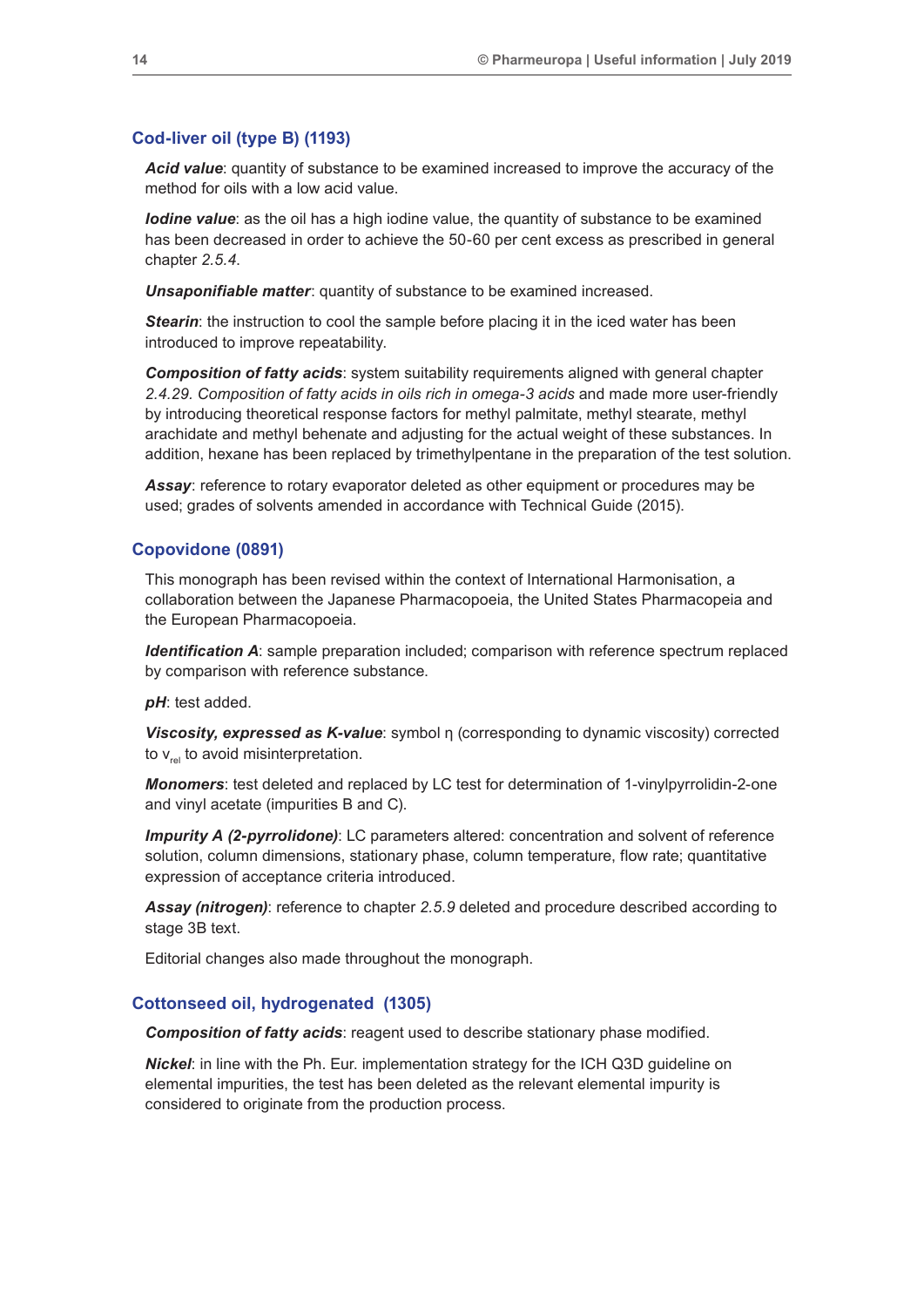#### **Croscarmellose sodium (0985)**

*Sodium glycolate*: subsequent to the revision of general method *2.2.32*, the reference to diphosphorus pentoxide has been deleted from this test.

#### **Desipramine hydrochloride (0481)**

*Solubility*: section updated, now also including solubility in heptane.

*Identification:* 2<sup>nd</sup> identification series deleted.

*Related substances*: TLC replaced by LC, covering 1 new impurity and avoiding the use of potassium dichromate (REACH).

*Impurities*: section added.

### **Diacerein (2409)**

*Related substances*: in the preparation of reference solution (b), the volume is expressed using fewer significant figures due to the qualitative use of this solution; grades of solvents amended in accordance with Technical Guide (2015).

*Chromium:* in line with the Ph. Eur. implementation strategy for the ICH Q3D quideline on elemental impurities, the test has been deleted as the relevant elemental impurity is considered to originate from the production process.

#### **Diethylene glycol palmitostearate (1415)**

*Water*: test added.

*Assay*: calculation formulae modified to take account of the water content; co-elution of free fatty acids with monoesters also reflected in the modified calculation formulae.

#### **Ethylene glycol monopalmitostearate (1421)**

*Water*: test added.

*Assay*: calculation formulae modified to take account of the water content; co-elution of free fatty acids with monoesters also reflected in the modified calculation formulae.

#### **Evening primrose oil, refined (2104)**

*Brassicasterol:* test moved to Production section.

*Labelling*: section updated.

## **Fenoterol hydrobromide (0901)**

*Related substances*: reference solutions modified following establishment of new CRS for system suitability which now contains impurity A; grade of water in mobile phase amended in accordance with Technical Guide (2015).

## **Fish oil, rich in omega-3 acids (1912)**

*Stearin*: the test now specifies that the sample is at room temperature before placing it in the iced water to improve repeatability.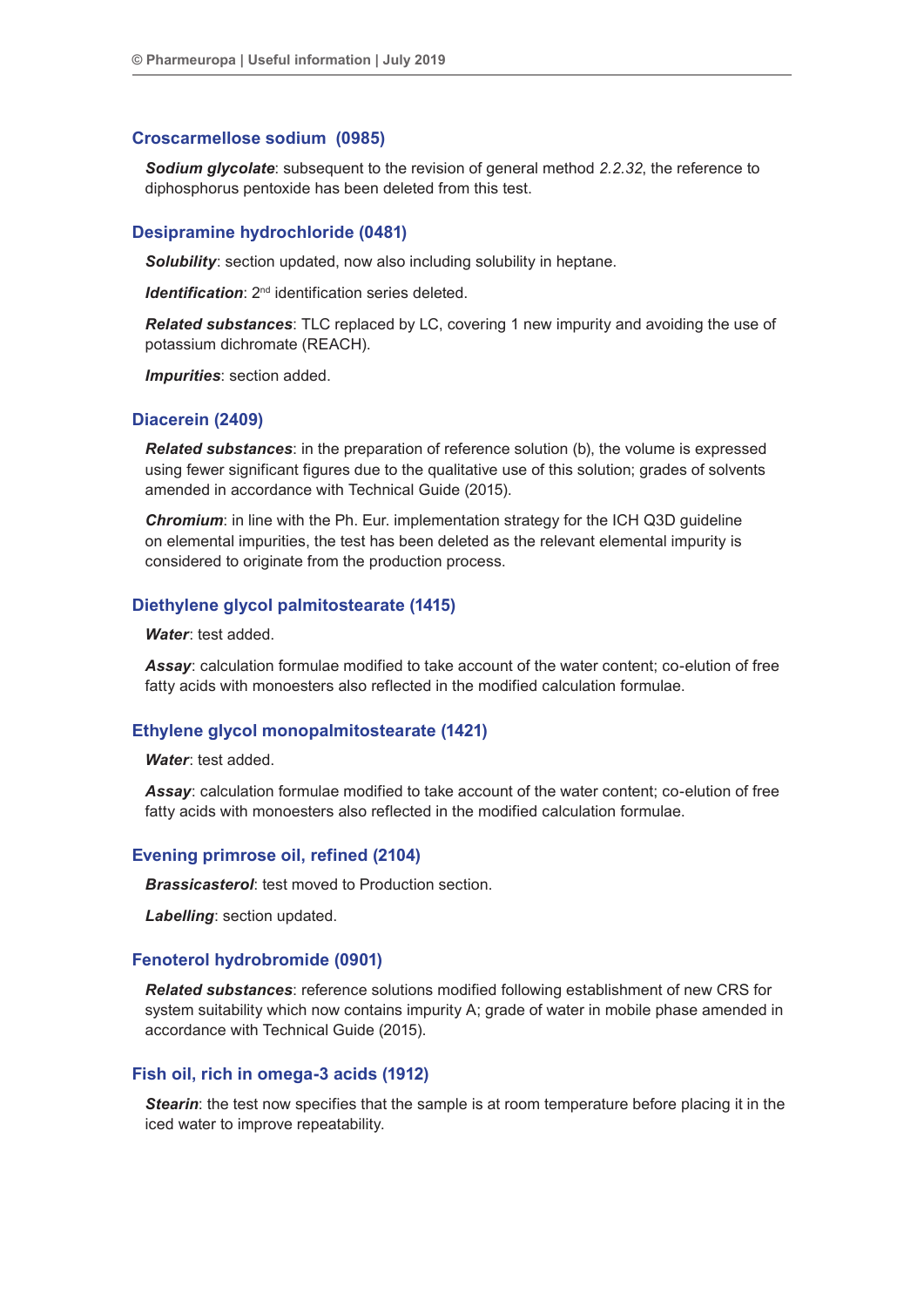### **Follitropin (2285)**

*Follitropin oligomers and Assay (Protein):* the exclusion range of the stationary phase has been adjusted.

**Assay (Potency)**: the text has been clarified, as part of an assessment on the appropriate use of the term "precision" according to the international vocabulary of metrology (VIM).

#### **Follitropin concentrated solution (2286)**

*Follitropin oligomers and Assay (Protein)*: the exclusion range of the stationary phase has been adjusted.

**Assay (Potency):** the text has been clarified, as part of an assessment on the appropriate use of the term 'precision' according to the international vocabulary of metrology (VIM).

#### **Galactose (1215)**

*Related substances*: in the preparation of reference solution (b), volume is expressed using fewer significant figures due to the qualitative use of this solution; grade of solvent in mobile phase amended in accordance with Technical Guide (2015).

**Barium, Lead:** in line with the Ph. Eur. implementation strategy for the ICH Q3D guideline on elemental impurities, the tests have been deleted.

#### **Galantamine hydrobromide (2366)**

**Palladium:** in line with the Ph. Eur. implementation strategy for the ICH Q3D guideline on elemental impurities, the test has been deleted as the relevant elemental impurity is considered to originate from the production process.

#### **Gelatin (0330)**

*Identification B:* incubation temperature revised (2-8 °C instead of 0 °C) to reflect current practice.

### **Glycerol dibehenate (1427)**

*Nickel*: in line with the Ph. Eur. implementation strategy for the ICH Q3D guideline on elemental impurities, the test has been deleted as the relevant elemental impurity is considered to originate from the production process.

#### **Glycerol distearate (1428)**

*Nickel*: in line with the Ph. Eur. implementation strategy for the ICH Q3D guideline on elemental impurities, the test has been deleted as the relevant elemental impurity is considered to originate from the production process.

#### **Glycerol monostearate 40-55 (0495)**

*Nickel*: in line with the Ph. Eur. implementation strategy for the ICH Q3D guideline on elemental impurities, the test has been deleted as the relevant elemental impurity is considered to originate from the production process.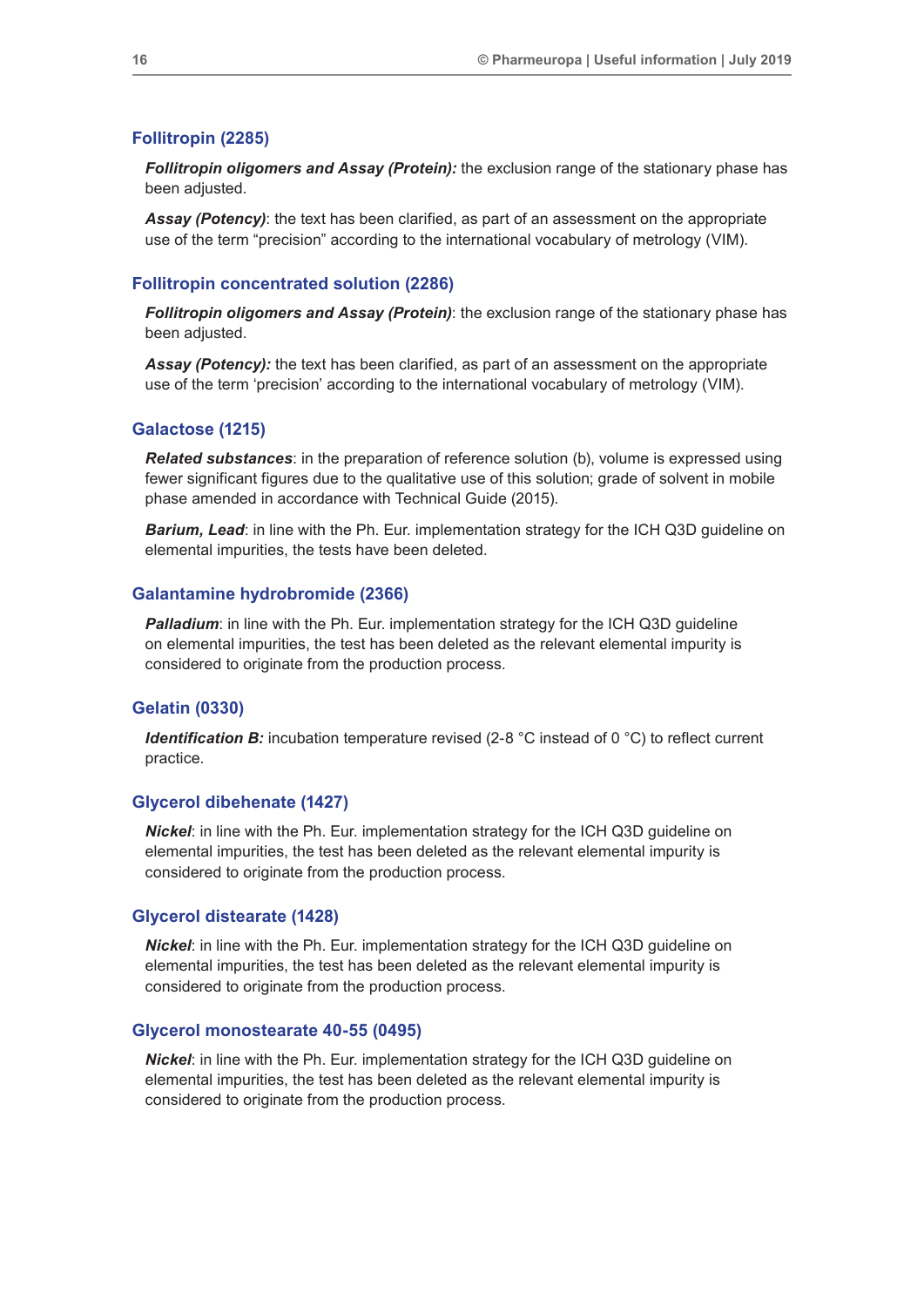#### **Gonadotrophin, chorionic (0498)**

*Assay*: the text has been clarified, as part of an assessment on the appropriate use of the term 'precision' according to the international vocabulary of metrology (VIM).

## **Hard fat (0462)**

*Nickel*: in line with the Ph. Eur. implementation strategy for the ICH Q3D guideline on elemental impurities, the test has been deleted as the relevant elemental impurity is considered to originate from the production process.

#### **Hard fat with additives (2731)**

*Nickel*: in line with the Ph. Eur. implementation strategy for the ICH Q3D guideline on elemental impurities, the test has been deleted as the relevant elemental impurity is considered to originate from the production process.

#### **Heparin calcium (0332)**

*Related substances*: clarifications on chromatogram integration introduced (to disregard any peaks that appear during the initial isocratic step).

#### **Heparin sodium (0333)**

*Related substances*: clarifications on chromatogram integration introduced (to disregard any peaks that appear during the initial isocratic step).

#### **Human measles immunoglobulin (0397)**

**Potency**: the text has been clarified, as part of an assessment on the appropriate use of the term 'precision' according to the international vocabulary of metrology (VIM).

#### **Human plasma for fractionation (0853)**

As a consequence of the re-numbering of the general chapter *Sterile plastic containers for human blood and blood components*, from *3.2.3* to *3.3.4*, the text containing a reference to this general chapter has been amended.

#### **Human plasma (pooled and treated for virus inactivation) (1646)**

*Hepatitis A virus antibodies*: the incidence of hepatitis A having decreased in industrialised countries over the previous years, mainly owing to improvements in hygiene and water quality and the availability of an HAV vaccine, anti-HAV titres in large plasma pools used to produce human plasma treated for virus inactivation have decreased as well and therefore the limit for HAV antibodies has been decreased to 0.3 IU/mL.

*Production*: as a consequence of the re-numbering of the general chapter *Sterile plastic containers for human blood and blood components*, from *3.2.3* to *3.3.4*, the text containing a reference to this chapter has been amended.

#### **Imidacloprid for veterinary use (2924)**

*Related substances*: in the preparation of reference solution (c), *acetonitrile R* has been added to dissolve the CRS.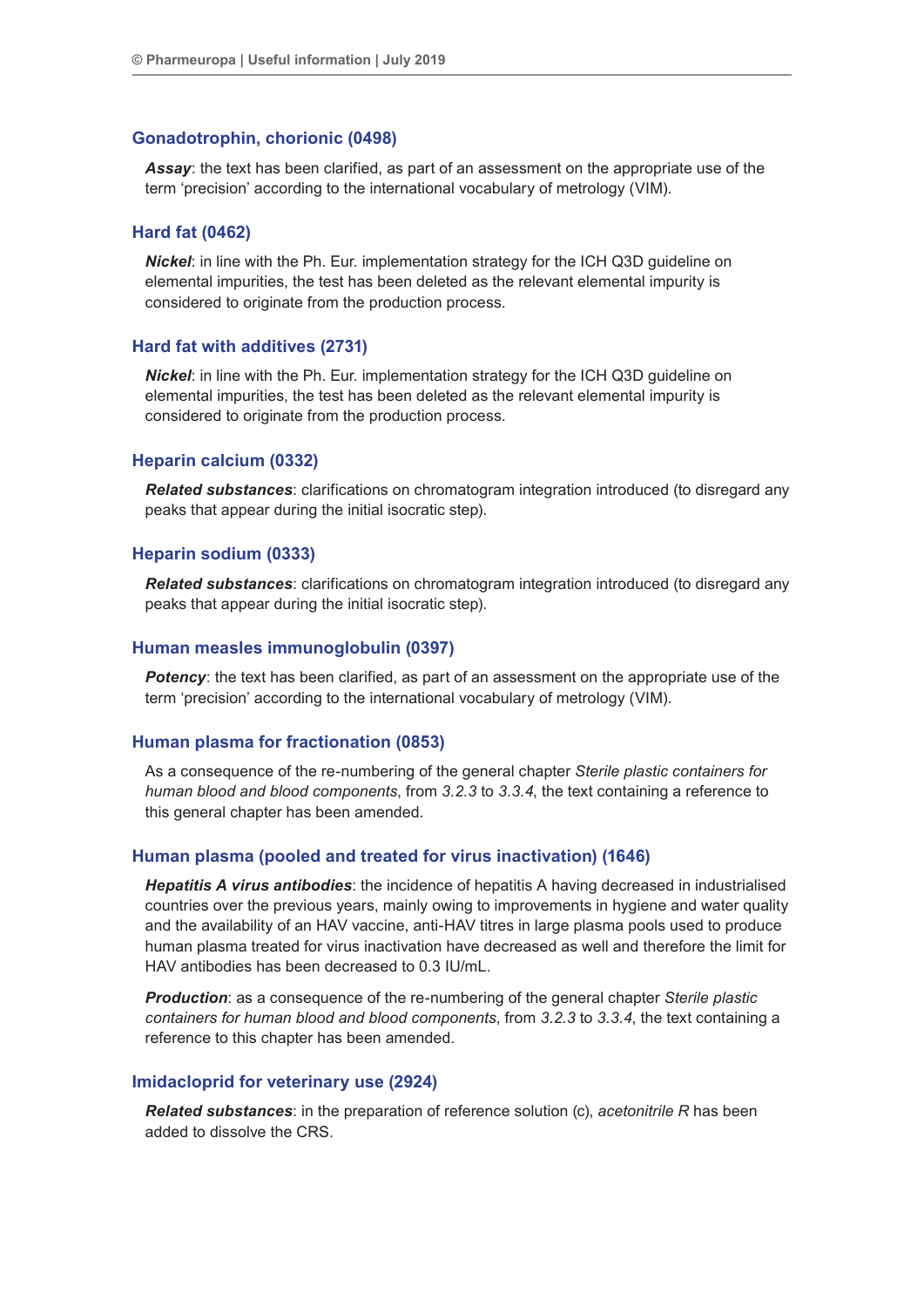#### **Infliximab concentrated solution (2928)**

**Potency**: preparation of reference solution amended and concentration expressed in IU/mL.

## **Irbesartan (2465)**

Addition of a Production section and of limits for *N*-nitrosodimethylamine (NDMA) and *N*-nitrosodiethylamine (NDEA) impurities in the Test section.

On 1 February 2019, the EMA published a press release entitled 'Sartan medicines: companies to review manufacturing processes to avoid presence of nitrosamine impurities' (available [here](https://www.ema.europa.eu/en/news/sartan-medicines-companies-review-manufacturing-processes-avoid-presence-nitrosamine-impurities)). The monograph on Irbesartan has been revised to align the Ph. Eur. requirements as far as possible with the CHMP recommendations:

– Companies to review their manufacturing processes so that they do not produce *N*-nitrosodimethylamine (NDMA) and *N*-nitrosodiethylamine (NDEA) impurities.

– Transition period for companies to make any necessary changes on their manufacturing process during which strict temporary limits on levels of these impurities will apply. Products containing either impurity above these limits or products containing both nitrosamines at whatever level will not be allowed.

– After this transition period, companies will be requested to demonstrate that their products have no quantifiable levels of these impurities (< 0.03 parts per million) in order to exclude the presence of even lower levels of NDEA or NDMA in their products.

As part of a testing programme carried out by the European network of Official Medicines Control Laboratories (OMCLs) on medicinal products containing sartans, the network is developing methods to detect the above-mentioned contaminants in drug substances and medicinal products. Those methods can be found [here](https://www.edqm.eu/en/ad-hoc-projects-omcl-network).

## **Lauromacrogol 400 (2046)**

*Hydroxyl value*: sample weight modified to improve repeatability of the test and to align with general chapter *2.5.3. Hydroxyl value, Method A*.

#### **Levodropropizine (1535)**

*Related substances*: reagent used to describe stationary phase modified.

*Impurity C*: GC method replaced by more robust HPLC method to avoid interference between peak due to impurity C and peak due to residual solvent methyl isobutyl ketone.

*Enantiomeric purity:* reagent used to describe stationary phase modified.

*Loss on drying*: subsequent to the revision of general method *2.2.32*, the reference to diphosphorus pentoxide has been deleted from this test.

#### **Losartan potassium (2232)**

Addition of a Production section and of limits for *N*-nitrosodimethylamine (NDMA) and *N*-nitrosodiethylamine (NDEA) impurities in the Test section.

On 1 February 2019, the EMA published a press release entitled 'Sartan medicines: companies to review manufacturing processes to avoid presence of nitrosamine impurities' (available here). The monograph on Losartan potassium has been revised to align the Ph. Eur. requirements as far as possible with the CHMP recommendations: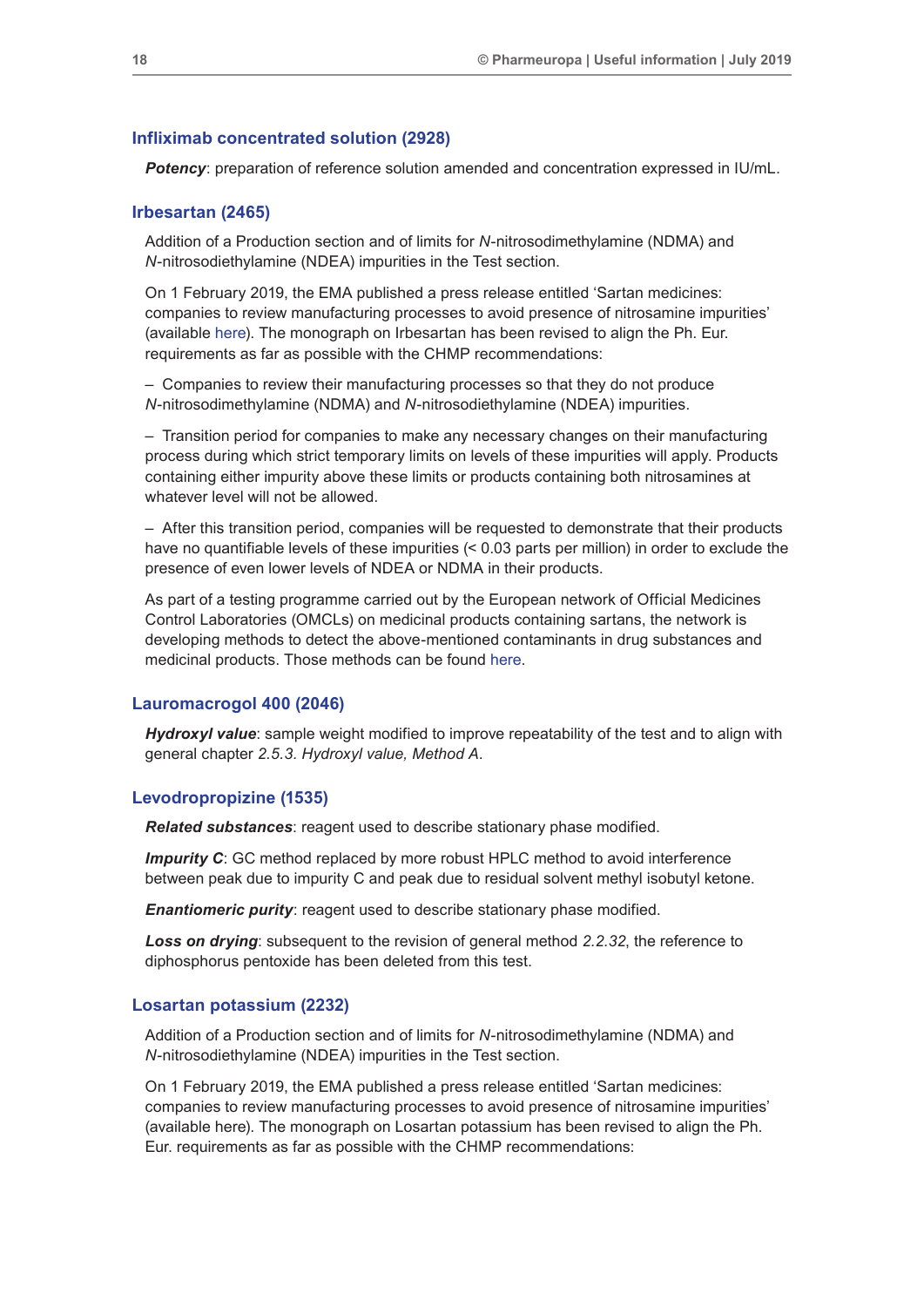– Companies to review their manufacturing processes so that they do not produce *N*-nitrosodimethylamine (NDMA) and *N*-nitrosodiethylamine (NDEA) impurities.

– Transition period for companies to make any necessary changes on their manufacturing process during which strict temporary limits on levels of these impurities will apply. Products containing either impurity above these limits or products containing both nitrosamines at whatever level will not be allowed.

– After this transition period, companies will be requested to demonstrate that their products have no quantifiable levels of these impurities (< 0.03 parts per million) in order to exclude the presence of even lower levels of NDEA or NDMA in their products.

As part of a testing programme carried out by the European network of Official Medicines Control Laboratories (OMCLs) on medicinal products containing sartans, the network is developing methods to detect the above-mentioned contaminants in drug substances and medicinal products. Those methods can be found here.

## **Macrogol 15 hydroxystearate (2052)**

*Free macrogols*: grade of solvent in mobile phase amended in accordance with Technical Guide (2015).

*Nickel*: in line with the Ph. Eur. implementation strategy for the ICH Q3D guideline on elemental impurities, the test has been deleted as the relevant elemental impurity is considered to originate from the production process.

## **Macrogol 30 dipolyhydroxystearate (2584)**

*Nickel*: in line with the Ph. Eur. implementation strategy for the ICH Q3D guideline on elemental impurities, the test has been deleted as the relevant elemental impurity is considered to originate from the production process.

#### **Mesterolone (1730)**

*Related substances*: additional specified impurity introduced; explicit criterion for unspecified impurities introduced; system suitability criterion amended; section aligned with requirements in general monograph *Substances for pharmaceutical use (2034)*; grades of solvents amended in accordance with Technical guide (2015).

*Impurities*: section updated.

#### **Olmesartan medoxomil (2600)**

Addition of a Production section and of limits for *N*-nitrosodimethylamine (NDMA) and *N*-nitrosodiethylamine (NDEA) impurities in the Test section.

On 1 February 2019, the EMA published a press release entitled 'Sartan medicines: companies to review manufacturing processes to avoid presence of nitrosamine impurities' (available here). The monograph on Olmesartan medoxomil has been revised to align the Ph. Eur. requirements as far as possible with the CHMP recommendations:

*–* Companies to review their manufacturing processes so that they do not produce *N*-nitrosodimethylamine (NDMA) and *N*-nitrosodiethylamine (NDEA) impurities.

– Transition period for companies to make any necessary changes on their manufacturing process during which strict temporary limits on levels of these impurities will apply. Products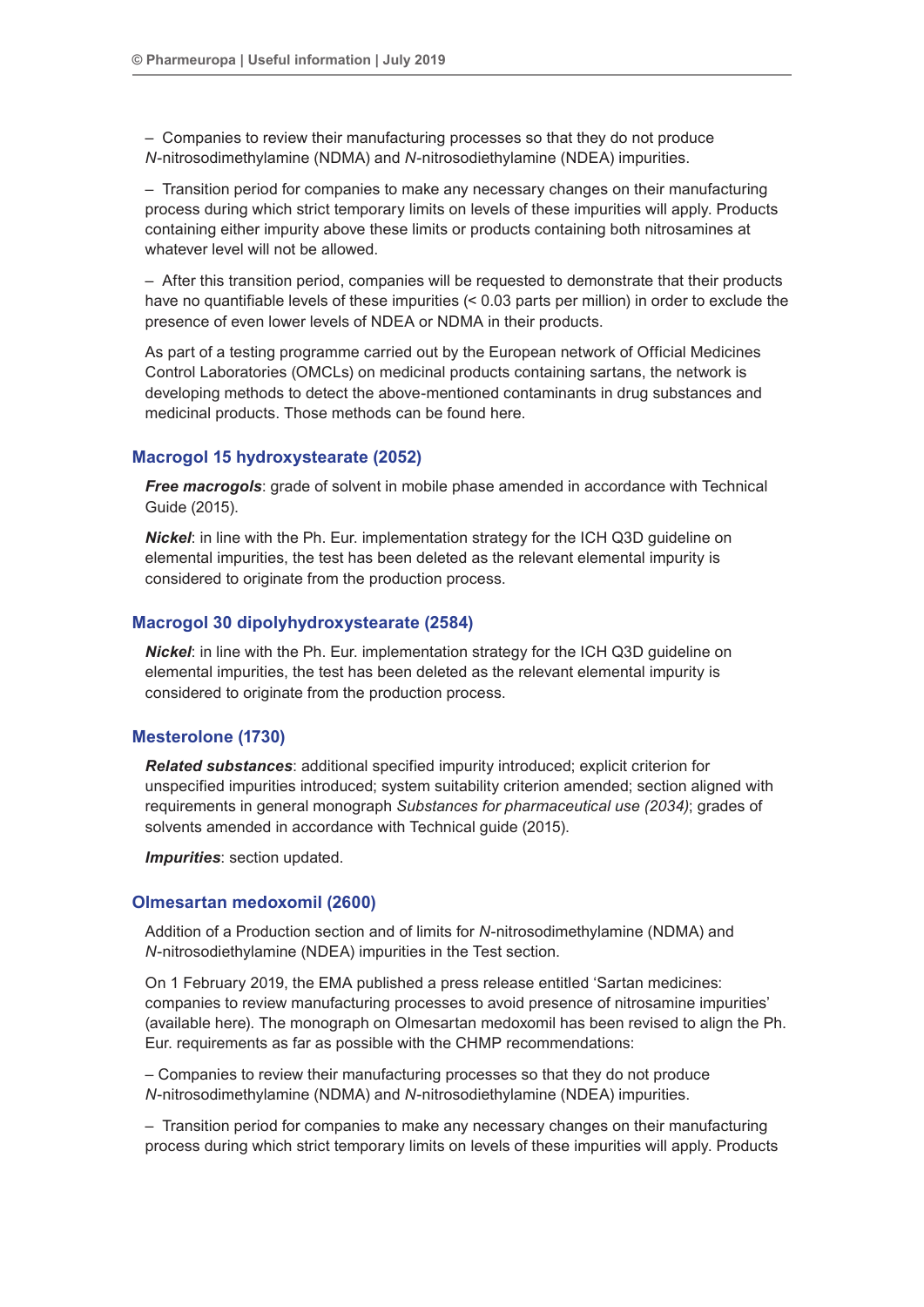containing either impurity above these limits or products containing both nitrosamines at whatever level will not be allowed.

– After this transition period, companies will be requested to demonstrate that their products have no quantifiable levels of these impurities (< 0.03 parts per million) in order to exclude the presence of even lower levels of NDEA or NDMA in their products.

As part of a testing programme carried out by the European network of Official Medicines Control Laboratories (OMCLs) on medicinal products containing sartans, the network is developing methods to detect the above-mentioned contaminants in drug substances and medicinal products. Those methods can be found here.

#### **Oxytetracycline hydrochloride (0198)**

*Related substances*: the test has been revised in order to include impurity F as specified impurity, present in current batches at levels above the limit for any other impurity; limit for the sum of impurities D, E and F has been introduced.

## **Palmitic acid (1904)**

*Nickel*: in line with the Ph. Eur. implementation strategy for the ICH Q3D guideline on elemental impurities, the test has been deleted as the relevant elemental impurity is considered to originate from the production process.

#### **Penicillamine (0566)**

*Impurity B*: the text has been clarified, as part as an assessment on the appropriate use of the term 'precision' according to the International vocabulary of metrology (VIM).

*Mercury*: in line with the Ph. Eur. implementation strategy for the ICH Q3D guideline on elemental impurities, the test has been deleted as the relevant elemental impurity is considered to originate from the production process.

*Loss on drying*: subsequent to the revision of general method *2.2.32*, the reference to diphosphorous pentoxide has been deleted from this test.

#### **Phenylpropanolamine hydrochloride (0683)**

*Identification*: preparation deleted from identification test B; test D deleted.

*Related substances*: TLC replaced by LC, now covering 5 new unspecified impurities; TLC kept for identification test C only.

*Phenylpropanonamine*: test deleted since the new related substances test covers impurities with a benzoyl group.

*Impurities*: section updated.

#### **Phytomenadione, racemic (3011)**

*Related substances*: only the peak due to trans-phytomenadione isomers is visible in the chromatogram obtained with reference solution (c). To quantify impurities accurately, the content of *trans*-phytomenadione isomers as determined in the assay has to be taken into account in the calculation of the percentage content of impurities.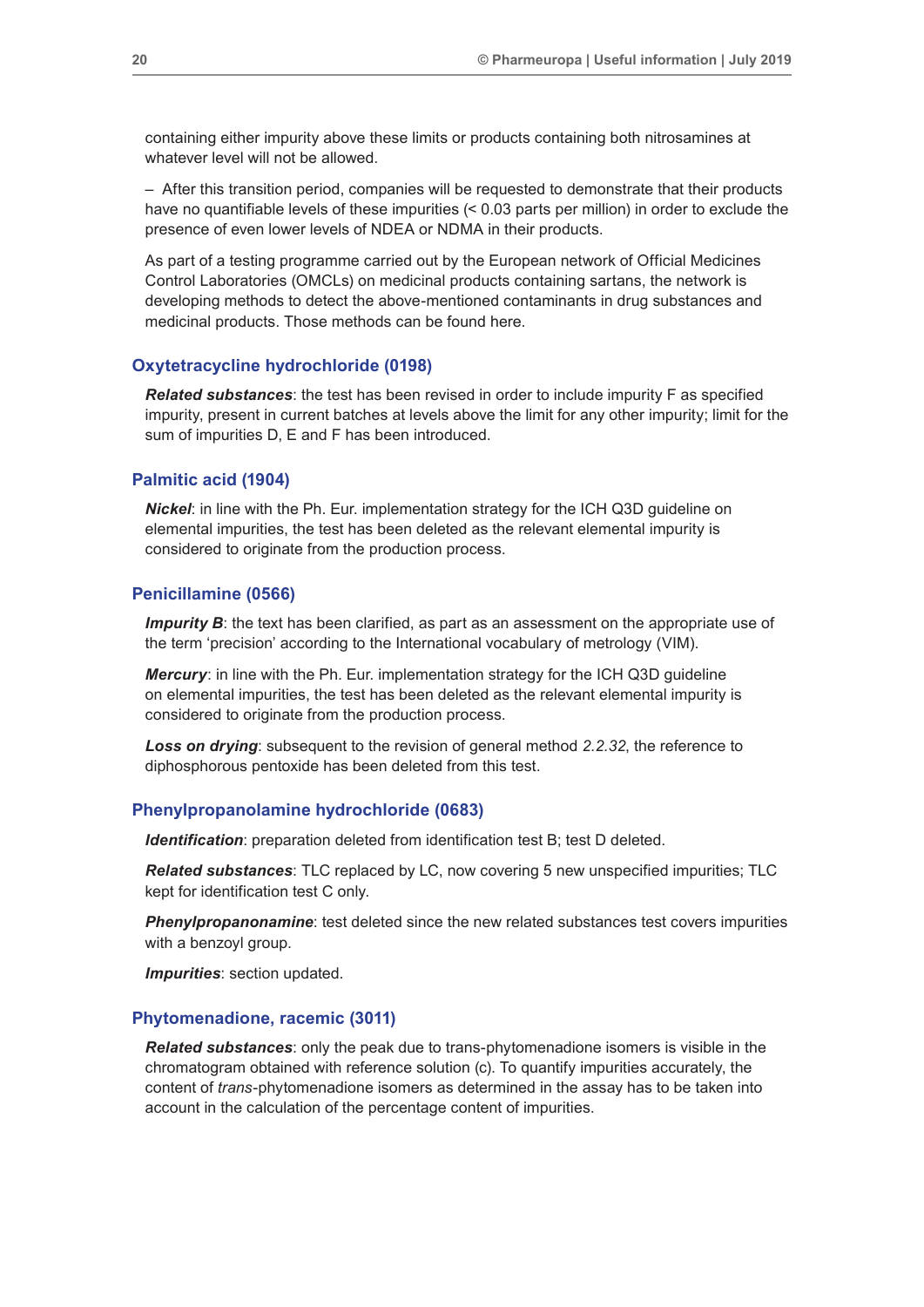## **Propranolol hydrochloride (0568)**

*Characters*: the solubility in a lipophilic solvent has been added.

*Related substances*: specifications updated to reflect current quality of substances in approved medicinal products on European market; section aligned with requirements in general monograph *Substances for pharmaceutical use (2034)*.

*Impurities*: section updated.

## **Propyl gallate (1039)**

**Content:** limits updated to reflect change in assay method.

*Related substances*: TLC test for gallic acid (impurity A) replaced by LC test for related substances and limit for impurity A tightened; TLC now only used for Identification C.

*Assay*: UV replaced by LC method used for the test for related substances.

*Impurities*: section updated.

## **Propylene glycol monopalmitostearate (1469)**

*Water*: test added.

*Assay*: calculation formulae modified to take account of the water content; co-elution of free fatty acids with monoesters also reflected in the modified calculation formulae.

## **Protamine sulfate (0569)**

*Definition*: the scope of the monograph has been restricted to protamine sulfate from Salmonidae species. Following the introduction of the LC assay, an acceptance criterion for the content of protamine has been introduced.

*Identification*: a reference to the related substances test and requirements for the principal peaks and the content of the 4 protamine peptides have been introduced. Consequently, the less-specific Identification tests A (specific optical rotation), C (reaction with α-naphthol) and D (reaction with mercuric sulfate) have been deleted. The reference to the precipitation reaction (a) for sulfates of general chapter *2.3.1. Identification reactions of ions and functional groups* has been replaced with a reference to the quantitative test for sulfate of the monograph.

*Related substances*: an LC method for verification of substance purity has been introduced.

*Assay*: an LC method for calculation of protein content has been introduced.

*Mercury*: in line with the Ph. Eur. implementation strategy for the ICH Q3D guideline on elemental impurities, the test for mercury has been deleted. The deletion of the test is supported by batch data from manufacturers.

*Nitrogen*: following the introduction of the LC assay for calculation of protein content, the test has been deleted.

*Bacterial endotoxins*: the test has been deleted in line with the Ph. Eur. policy on *bacterial endotoxins in substances for pharmaceutical use (2015)*.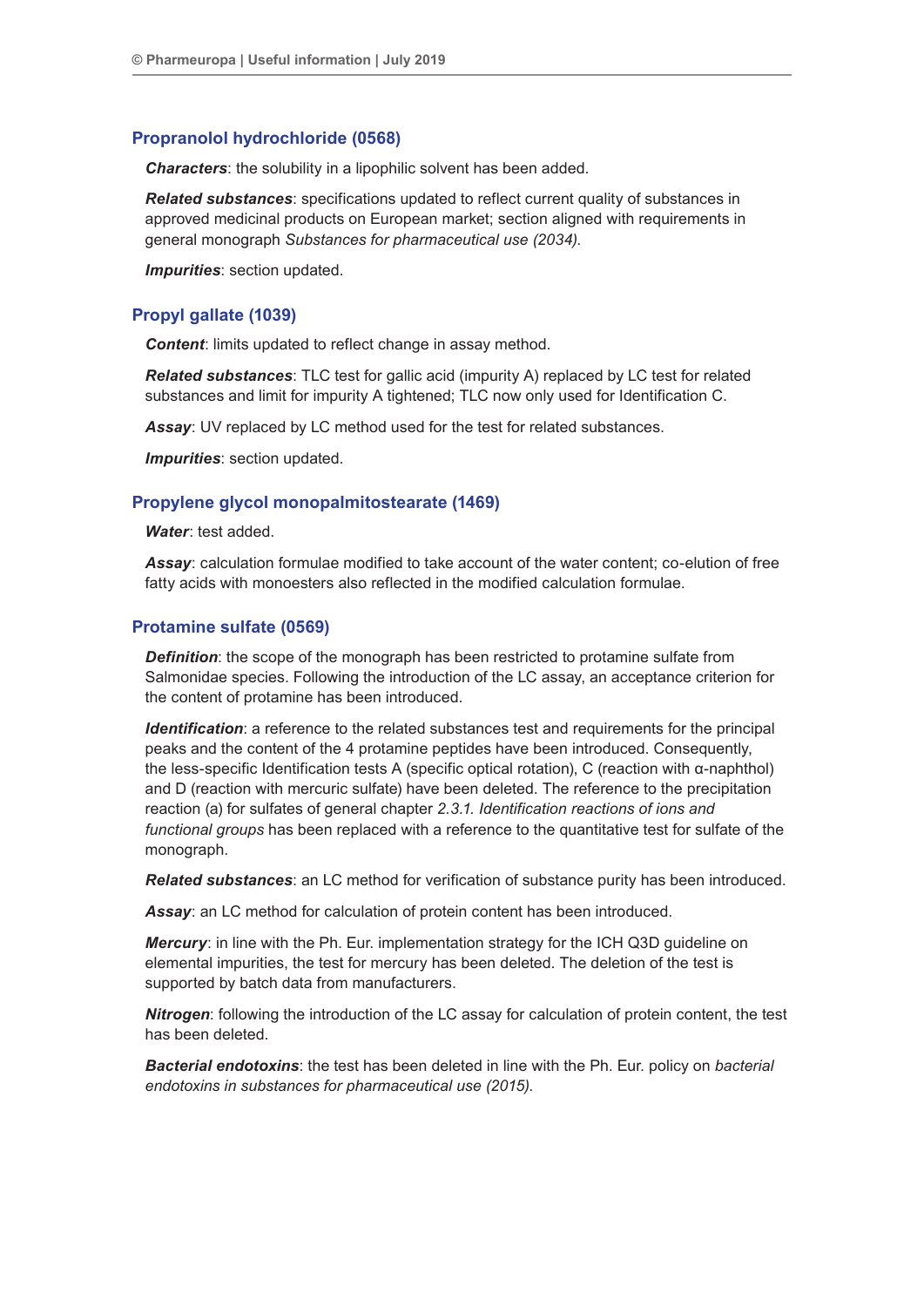#### **Pyridoxine hydrochloride (0245)**

*Related substances*: grade of solvents amended in accordance with Technical Guide (2015); correction factor for impurity B deleted; in the preparation of reference solution (b), the volume is expressed using fewer significant figures due to the qualitative use of this solution; limits now expressed in a quantitative way.

#### **Safflower oil, refined (2088)**

**Brassicasterol:** test moved to Production section.

## **Sodium starch glycolate (type A) (0983)**

*Sodium glycolate*: subsequent to the revision of general method *2.2.32*, the reference to diphosphorus pentoxide has been deleted from this test.

#### **Sodium starch glycolate (type B) (0984)**

**Sodium glycolate**: subsequent to the revision of general method 2.2.32, the reference to diphosphorus pentoxide has been deleted from this test.

#### **Sodium starch glycolate (type C) (1566)**

*Sodium glycolate*: subsequent to the revision of general method *2.2.32*, the reference to diphosphorus pentoxide has been deleted from this test.

#### **Solutions for organ preservation (1264)**

*Definition*: as a consequence of the re-numbering of the general chapter *Sterile single-use plastic syringes*, from *3.2.8* to *3.3.8*, the text containing a reference to this general chapter has been amended.

## **Soya-bean oil, hydrogenated (1265)**

*Composition of fatty acids*: reagent used to describe stationary phase modified.

*Nickel*: in line with the Ph. Eur. implementation strategy for the ICH Q3D guideline on elemental impurities, the test has been deleted as the relevant elemental impurity is considered to originate from the production process.

#### **Soya-bean oil, refined (1473)**

*Brassicasterol:* test moved to Production section.

#### **Squalane (1630)**

*Assay*: reagent used to describe stationary phase modified.

*Nickel*: in line with the Ph. Eur. implementation strategy for the ICH Q3D guideline on elemental impurities, the test has been deleted as the relevant elemental impurity is considered to originate from the production process.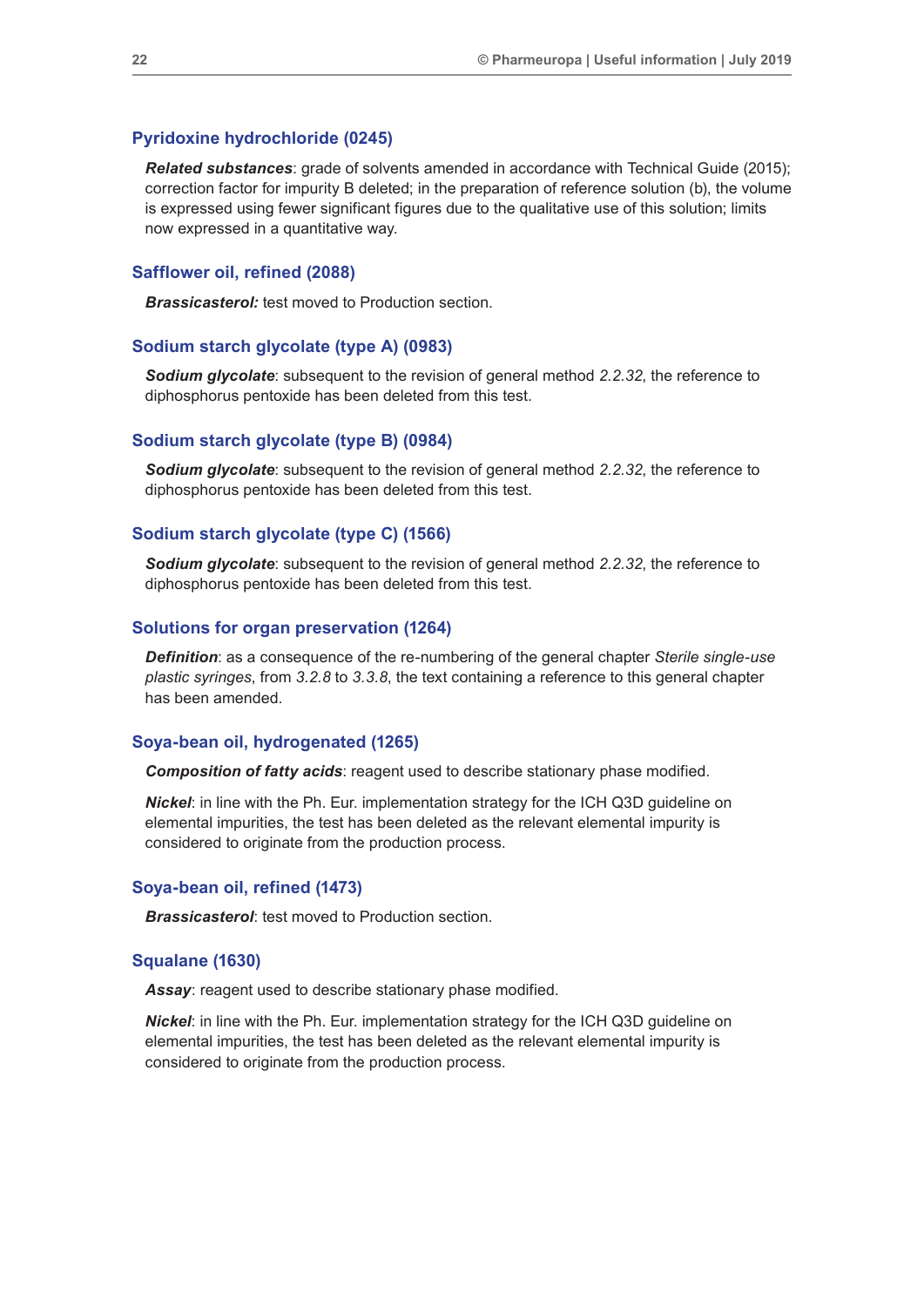## **Sucralfate (1796)**

*Arsenic*: in line with the Ph. Eur. implementation strategy for the ICH Q3D guideline on elemental impurities, the test has been deleted as the relevant elemental impurity is considered to originate from the production process.

## **Terbutaline sulfate (0690)**

*Content*: limits updated in view of available batch data.

*Characters*: solubility in lipophilic solvent added.

*Related substances*: specifications updated to reflect current quality of substances in approved medicinal products on market; explicit criterion for unspecified impurities introduced in accordance with general monograph *Substances for pharmaceutical use (2034)*; grades of solvents amended in accordance with Technical Guide (2015).

*Impurities*: transparency list updated.

## **Tilidine hydrochloride hemihydrate (1767)**

*Identification*: IR reference spectrum replaced by CRS.

*Related substances*: limits updated in view of recent batch data; new impurity introduced.

*Bacterial endotoxins*: test removed, as the requirements are covered by the general monograph *Substances for pharmaceutical use (2034)*. Refer to Ph. Eur. policy on bacterial endotoxins February 2015 (cf. Pharmeuropa Technical information).

#### **Triglycerides, medium-chain (0868)**

*Chromium, Copper, Lead, Nickel, Tin*: in line with the Ph. Eur. implementation strategy for the ICH Q3D guideline on elemental impurities, the tests have been deleted as the relevant elemental impurities are considered to originate from the production process.

## **Urofollitropin (0958)**

*Assay*: the text has been clarified, as part of an assessment on the appropriate use of the term 'precision' according to the international vocabulary of metrology (VIM).

#### **Urokinase (0695)**

**Pyrogens:** data supporting replacement of the test with the bacterial endotoxin test has previously been collected. However, in accordance with the *European Pharmacopoeia policy on bacterial endotoxins in substances for pharmaceutical use (2015)*, this aspect is now covered in the general monograph *Substances for pharmaceutical use (2034)*. Consequently, the test for pyrogens has been deleted.

#### **Valsartan (2423)**

Addition of a Production section and of limits for *N*-nitrosodimethylamine (NDMA) and *N*-nitrosodiethylamine (NDEA) impurities in the Test section.

On 1 February 2019, the EMA published a press release entitled 'Sartan medicines: companies to review manufacturing processes to avoid presence of nitrosamine impurities' (available [here](https://www.ema.europa.eu/en/news/sartan-medicines-companies-review-manufacturing-processes-avoid-presence-nitrosamine-impurities)). The monograph on Valsartan has been revised to align the Ph. Eur. requirements as far as possible with the CHMP recommendations: